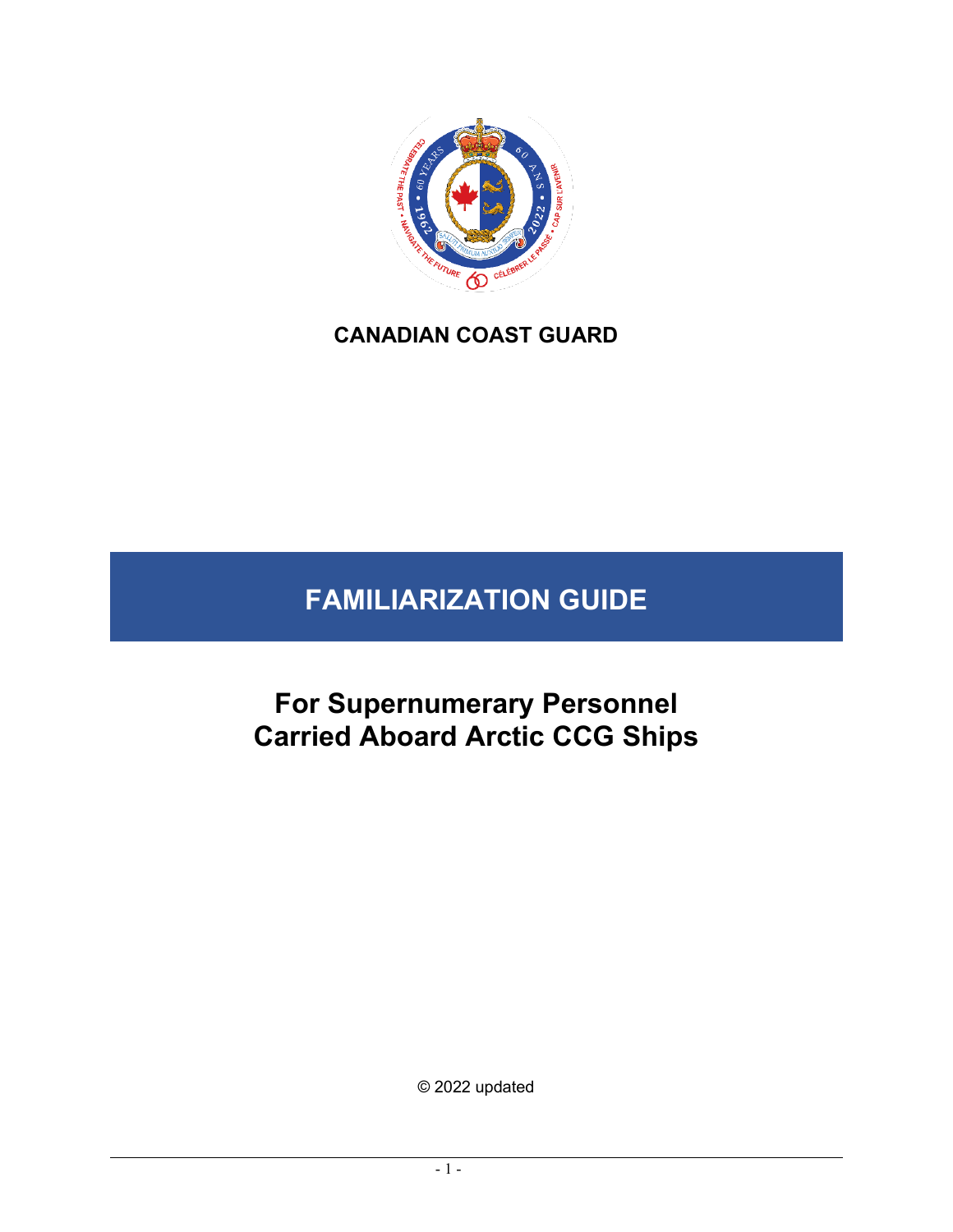## **TABLE OF CONTENTS**

| PRE-DEPARTURE PREPARATIONS           |  |
|--------------------------------------|--|
|                                      |  |
|                                      |  |
|                                      |  |
|                                      |  |
| <b>SAFETY</b>                        |  |
|                                      |  |
|                                      |  |
| <b>EMERGENCY SITUATIONS ON BOARD</b> |  |
|                                      |  |
|                                      |  |
|                                      |  |
|                                      |  |
| RESPONSIBILITIES EXERCISED ON BOAR   |  |
| $\bullet$                            |  |
|                                      |  |
|                                      |  |
| <b>GENERAL INFORMATION</b>           |  |
|                                      |  |
|                                      |  |
|                                      |  |
|                                      |  |
|                                      |  |
|                                      |  |
|                                      |  |
|                                      |  |
|                                      |  |
|                                      |  |
|                                      |  |
|                                      |  |
| <b>APPENDIX I</b>                    |  |
|                                      |  |
| <b>APPENDIX II</b>                   |  |
|                                      |  |
| <b>APPENDIX III</b>                  |  |
|                                      |  |
| <b>APPENDIX IV</b>                   |  |
|                                      |  |
| <b>APPENDIX V</b>                    |  |
|                                      |  |
| <i>APPENDIX VI</i>                   |  |
| Waiver                               |  |
| APPENDIX VII                         |  |
|                                      |  |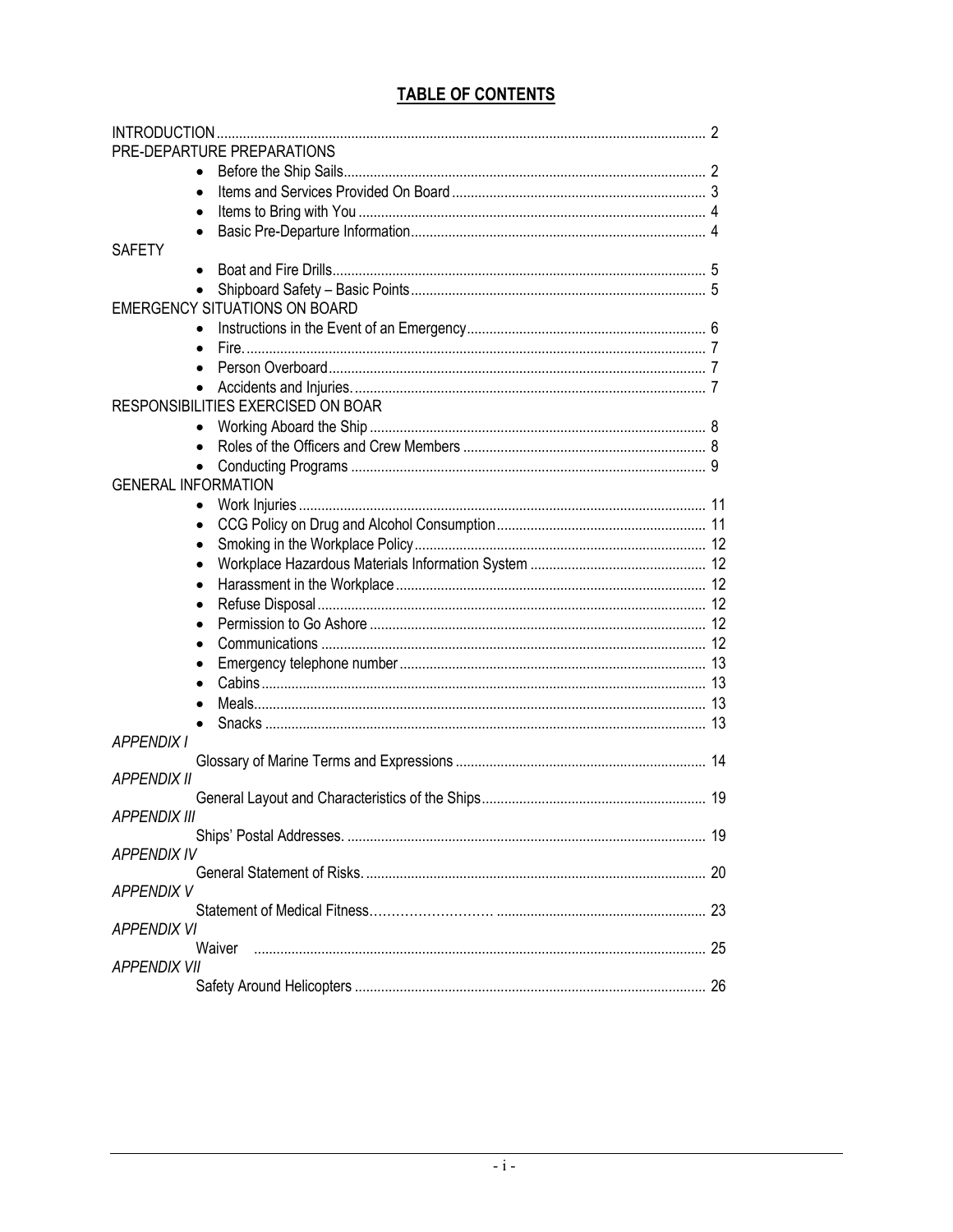### **INTRODUCTION**

Over the past decade, there has been a substantial increase in the number of programs that the Department of Fisheries and Oceans conducts in the sphere of oceanography, fisheries research, marine navigation services, search and rescue and hydrography. One direct consequence of this is the greater number of people taking part in the projects who have practically no seagoing experience. In light of this, we have prepared this guide for future passengers aboard Canadian Coast Guard (CCG) ships. However, experienced mariners may also want to consult it to expand their knowledge of CCG ships and activities.

It is hoped that people who have little or no knowledge about ships and navigation will find this guide useful in providing a *general* introduction to CCG ships and their handling. Please note that this general information does not include instructions in the event of an emergency, nor the operational directives specific to each ship; this information is set out in the Standing Orders of the Commanding Officer and of the supervisor.

Though the main focus of this guide is safety, we have included pertinent pre-departure information and a check-list, as well as several other lists concerning useful items and helpful facts.

The Guide is intended for "supernumerary personnel", that is:

- $\triangleright$  Scientific personnel;
- ➢ Contractual personnel;
- $\triangleright$  Technicians who normally work ashore; and
- $\triangleright$  Any other person who is not a Department employee, for example, students who work aboard CCG ships.

The term "supernumerary personnel" includes all people who do not belong to the ship's operating complement, but who play a role associated with the work being conducted with the ship.

This Guide also is intended for "passengers", who are personnel that are embarked but are not directly affecting/contributing to the primary and secondary assigned missions of the respective CCG vessel.

### **PRE-DEPARTURE PREPARATIONS**

### **Before the Ship Sails**

It is important to take the following points into consideration before boarding the ship:

- $\triangleright$  The date and time that you must arrive on board
- ➢ The Covid-19 protocols to follow before boarding and during the voyage
- $\triangleright$  The time the ship will sail
- $\triangleright$  The duration of the voyage
- ➢ Your passport and identification papers if the ship will be going abroad
- ➢ Your working hours while aboard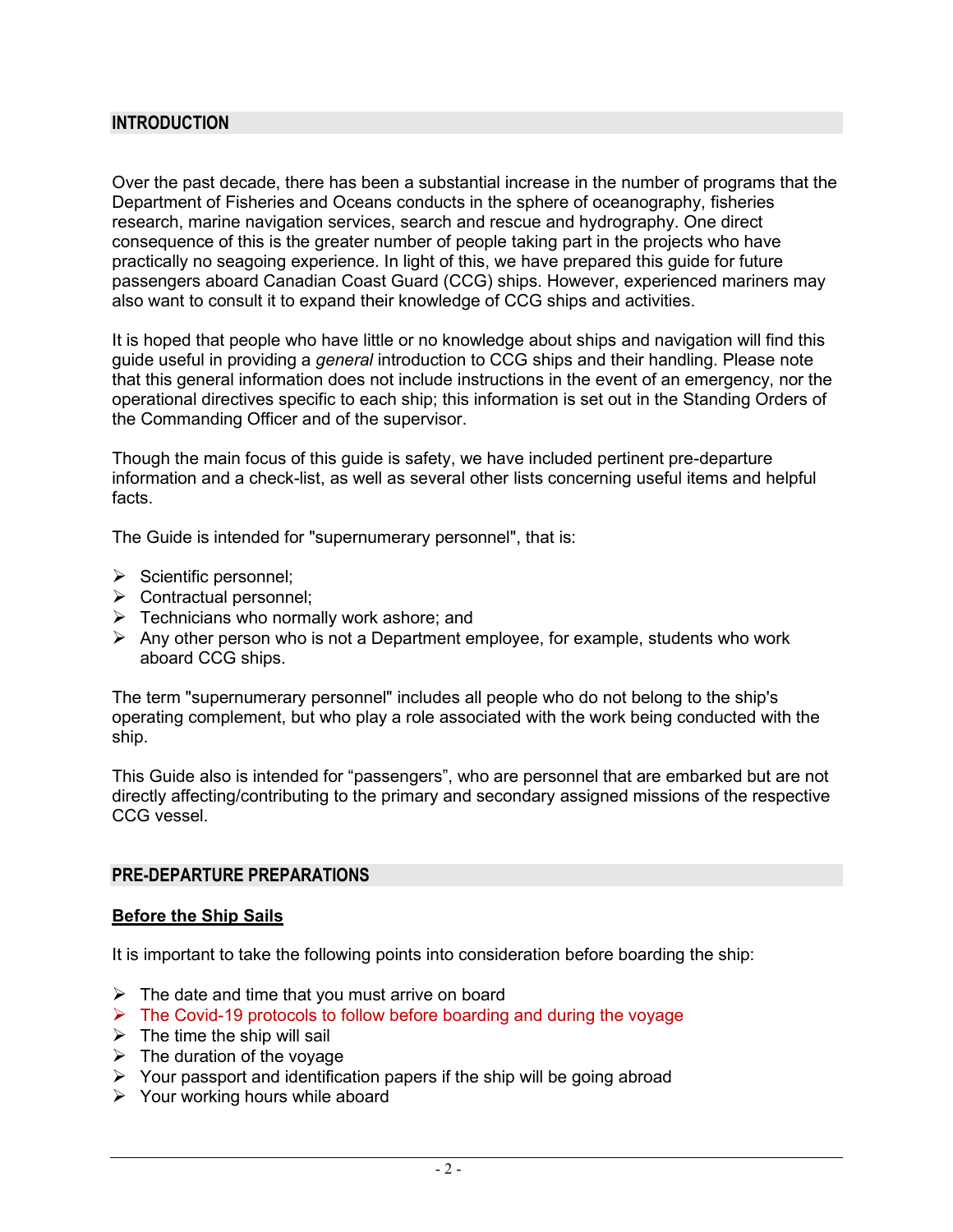- $\triangleright$  The work environment (the ambient temperature and the type of clothing to wear)
- $\triangleright$  Your medical fitness All Fleet personnel must undergo a medical examination: all other personnel will want to know of any medical problems they may have that could be detrimental to their safety. Though each ship has one or several persons on board with firstaid training, access to medical care is generally limited. Should you experience health problems prior to the ship's scheduled departure, please consult a medical practitioner concerning any precautions that should be taken, and ensure that it be made clear that it will not be possible to quickly reach doctors or paramedics during the voyage. Before the ship sails, the Commanding Officer and Health Officer on board must be notified of any health problem or medication requiring special attention. All supernumerary personnel must fill out and submit a "Statement of Medical Fitness" form before the ship sails.
- $\triangleright$  Health and medical insurance
- ➢ *The members of the scientific research personnel and/or the personnel of other programs* will want to discuss the following points with their program leader: the location of the major work areas; their responsibilities on board the ship; plans concerning gear and additional safety equipment and items needed for the program.
- $\triangleright$  The research scientists and/or the members of other programs who want to board hazardous material or dangerous chemicals must provide the Scientist-in-Charge and/or the Commanding Officer with the Material Safety Data Sheets (MSDS) for these products, if any. In addition, all dangerous goods loaded aboard must be wrapped in compliance with the [Transportation of Dangerous Goods Regulations](https://laws-lois.justice.gc.ca/eng/regulations/SOR-2001-286/index.html)*.*

The following forms must be completed before the ship sails:

- $\triangleright$  Statement of Medical Fitness (Appendix VII). This form provides a means by which to ensure that supernumerary personnel who are aboard CCG ships are able to endure normal conditions of life at sea and that their health status will not endanger the health and safety of the other people aboard.
- ➢ Waiver and release. This form must be filled out only by **persons who are not federal government employees** (Appendix VIII). One of the objectives of the waiver and release form is to draw the attention of the person signing it to the possibility of an accident occurring and the precautions that should be taken, given the circumstances (in particular, having an adequate insurance policy in the event of an injury).
- ➢ Material Safety Data Sheets, as applicable.

## **Items and Services Provided On Board**

- $\triangleright$  Sheets, pillows blankets, towels, facecloths, cleaning supplies, toilet paper, hand soap and laundry detergent (sheets and blankets are periodically replaced)
- $\triangleright$  Personal flotation device (temporary loan only)
- ➢ Protective headgear (solely to tide over)
- ➢ Meals
- $\triangleright$  On certain ships, the cabins are made up by a steward (the bunk is made daily and the cabin is cleaned). **When no such service is offered, occupants are asked to keep their cabins clean. Regular inspections of the ship's premises are periodically conducted by the designated authorities aboard.**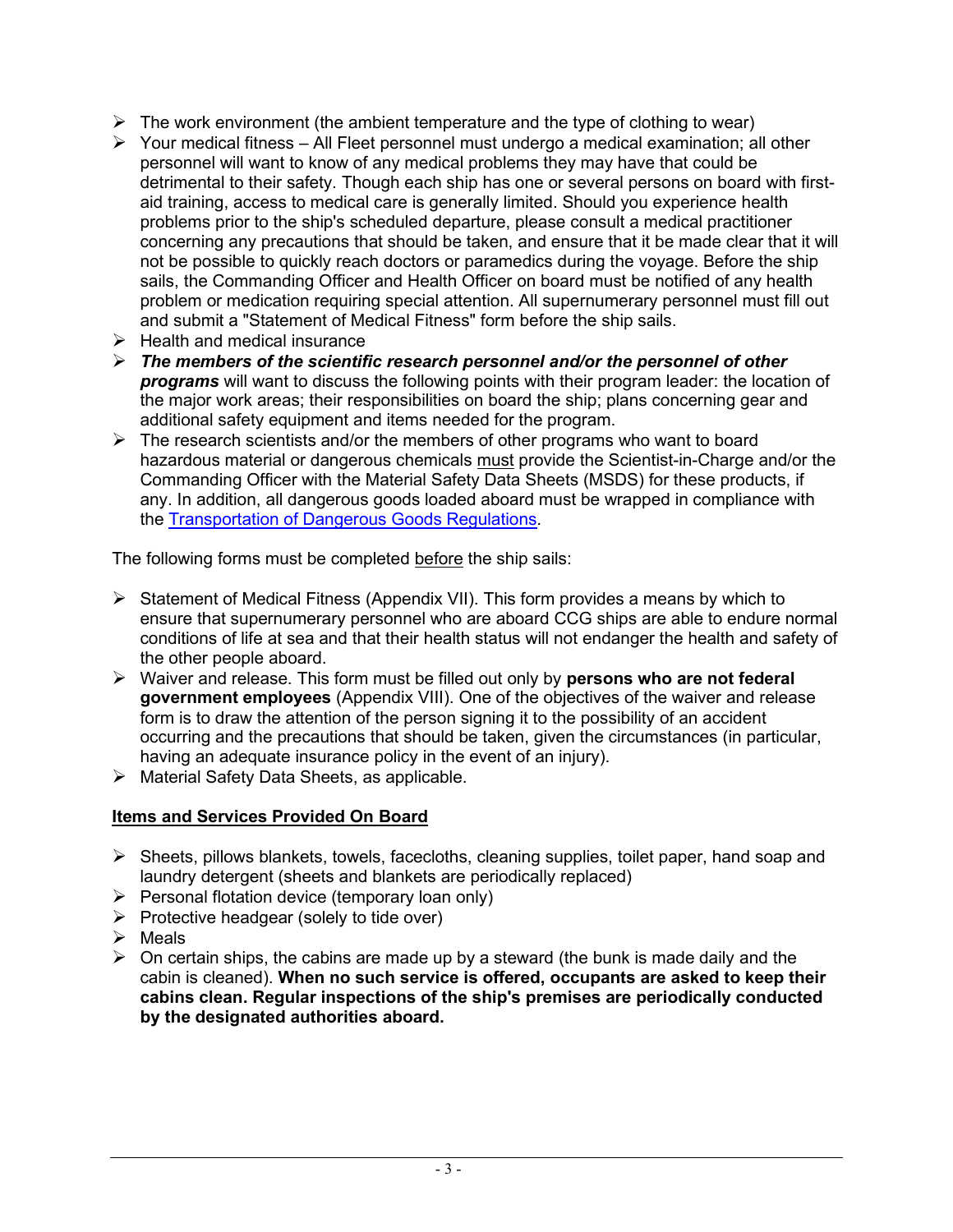## **Items To Bring With You**

- $\triangleright$  Personal hygiene products
- $\triangleright$  Warm clothing (regardless of the season)
- $\triangleright$  Clothing you can discard, since it can become very dirty in certain work areas on the ship
- $\triangleright$  Clothing appropriate to the season and for the places of activity
- $\triangleright$  A hat to protect against the sun and other headgear for protection against the cold, for example, a tuque
- $\triangleright$  CSA-approved steel toe shoes, which must be worn when working on deck or as per the watch officer's instructions. Closed toe shoes with anti-slip soles must be worn when carrying out any task whatsoever on board the ship.
- ➢ Work gloves
- $\triangleright$  Rainwear is issued to crew members only; it is thus recommended that you bring your own.
- ➢ Sea sickness medication, if advisable, based on your medical record or if you have never gone to sea.
- ➢ Alarm clock
- ➢ Flashlight
- $\triangleright$  A spare pair of glasses (as applicable)
- ➢ Sunglasses
- $\triangleright$  MedicAlert bracelet (as applicable)
- ➢ If you take prescribed medications: bring a reserve supply (+20% of what you will require for the planned duration of the voyage).
- ➢ Camera or video-recorder
- $\triangleright$  Sport fishing license (It is sometimes possible to fish from the ship. However, a fishing licence is mandatory.)

## **Basic Pre-Departure Information**

When you board, the Commanding Officer will ask you to sign the ship's book and one of the officers or a designated crew member will show you around the ship to familiarize you with it and with the applicable safety rules, as well as indicate the location of your lifeboat station.

Try to learn your way around the ship as early as possible, in particular, the area around your cabin and your usual work place, as well as the bridge, the galley, the laundry room, fire extinguishers and lifebuoys. Learn what the best and second-best paths are for you to take to your designated emergency station and take note of means of evacuating inside spaces in the event of a fire.

Read the information posted on the bulletin boards regarding the ship's First Aid Attendants, the meal hours, the use of laundry facilities, etc. You may want to ask if there are any information pamphlets on the ship available for people who have just boarded.

**Please note that some parts of the ship are reserved for certain designated members of the ship's complement.** You should know which sections or rooms are reserved for the officers, for the crew and for any other members of the personnel. You must also remember that when the ship is underway, visitors on the bridge are not allowed to use any navigation or communication equipment located there without the officer of the watch's authorization. The engine room and galley are also restricted areas. Instructions concerning access to the bridge, the engine room and the galley can be found in the Commanding Officer's Standing Orders.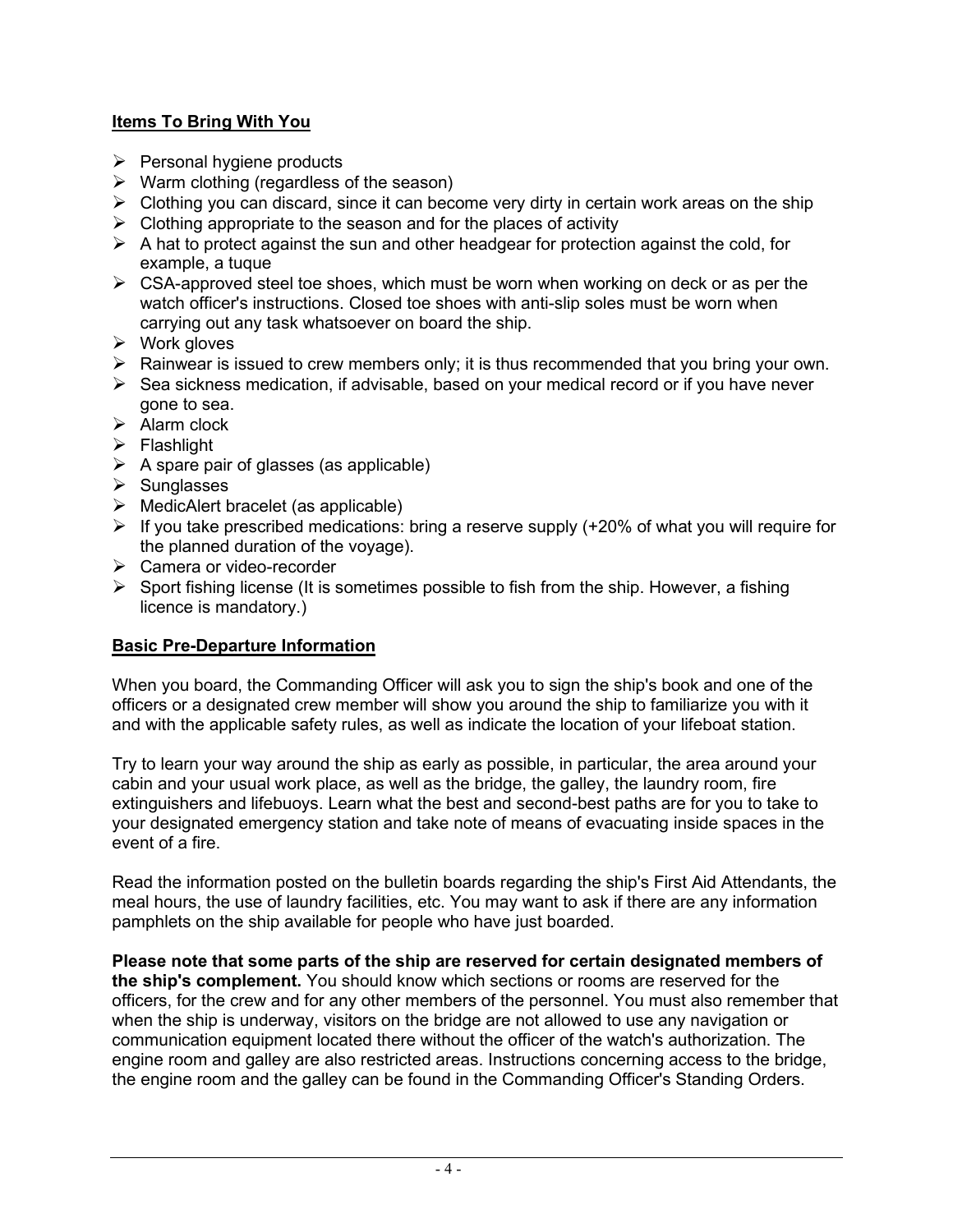### **SAFETY**

### **Boat and Fire Drills**

Boat and fire drills are held regularly. When an emergency situation arises, or when a drill is held, everyone must follow the established orders. In your cabin, you will find a card near your bunk indicating the location of your muster station, in the event of an emergency. It is important that you fully understand what is indicated on the card. You will also be provided with this information during your initial safety tour of the ship upon your arrival.

*Emergency warning signal*: an alarm signal that rings continually, at times accompanied by the ship's whistle, when appropriate. Insofar as possible, this signal is followed by an announcement over the PA system (or by another suitable means of communication), indicating the emergency location and providing the crew with brief instructions.

*Lifeboat station muster signal*: a succession of seven or more short blasts on the ship's whistle, followed by one long blast, accompanied by the general alarm which is sounded in the same sequence. A general announcement may be made over the ship's PA system.

All supernumerary personnel are to take part in the drills.

### **You are responsible for knowing the location of:**

**Your designated muster station** – indicated on the card posted near your bunk. The information that appears on this card should be mentioned to you during initial safety tour of the ship when you first embark.

**Your lifejacket –** kept in your cabin. It should be equipped with a whistle and a battery-operated strobe light. The lifejacket is a critical safety accessory; do not leave it lying around the ship or use it as a cushion or pillow, etc. If your lifejacket is not in satisfactory condition or if it is missing from your cabin, please notify the mate on duty so that he or she may look into the matter. Knowing the proper way of wearing your lifejacket is vital; remember that you must wear it during all drills and in all real emergency situations.

**Immersion suits –** their location on the ship varies from one vessel to the other. You should be advised of where they are located during your initial safety tour of the vessel when you first embark.

**Portable extinguishers, including their utilization.** (This point is addressed in the section on safety.)

You are also responsible for knowing the meaning of the safety signals posted aboard the ship.

### **Shipboard Safety – Basic Points**

- $\triangleright$  All employees are to be very familiar with the sections of the [Canada Labour Code](http://lois-laws.justice.gc.ca/eng/acts/l-2/) that apply to their duties, including the [Maritime Occupational Health and Safety Regulations.](http://laws-lois.justice.gc.ca/eng/regulations/SOR-2010-120/)
- $\triangleright$  Instructions have been established with regard to "hot work" (welding), diving, entering confined spaces, etc. It is therefore important to know the policy that applies and to obtain authorization prior to carrying out any such activities.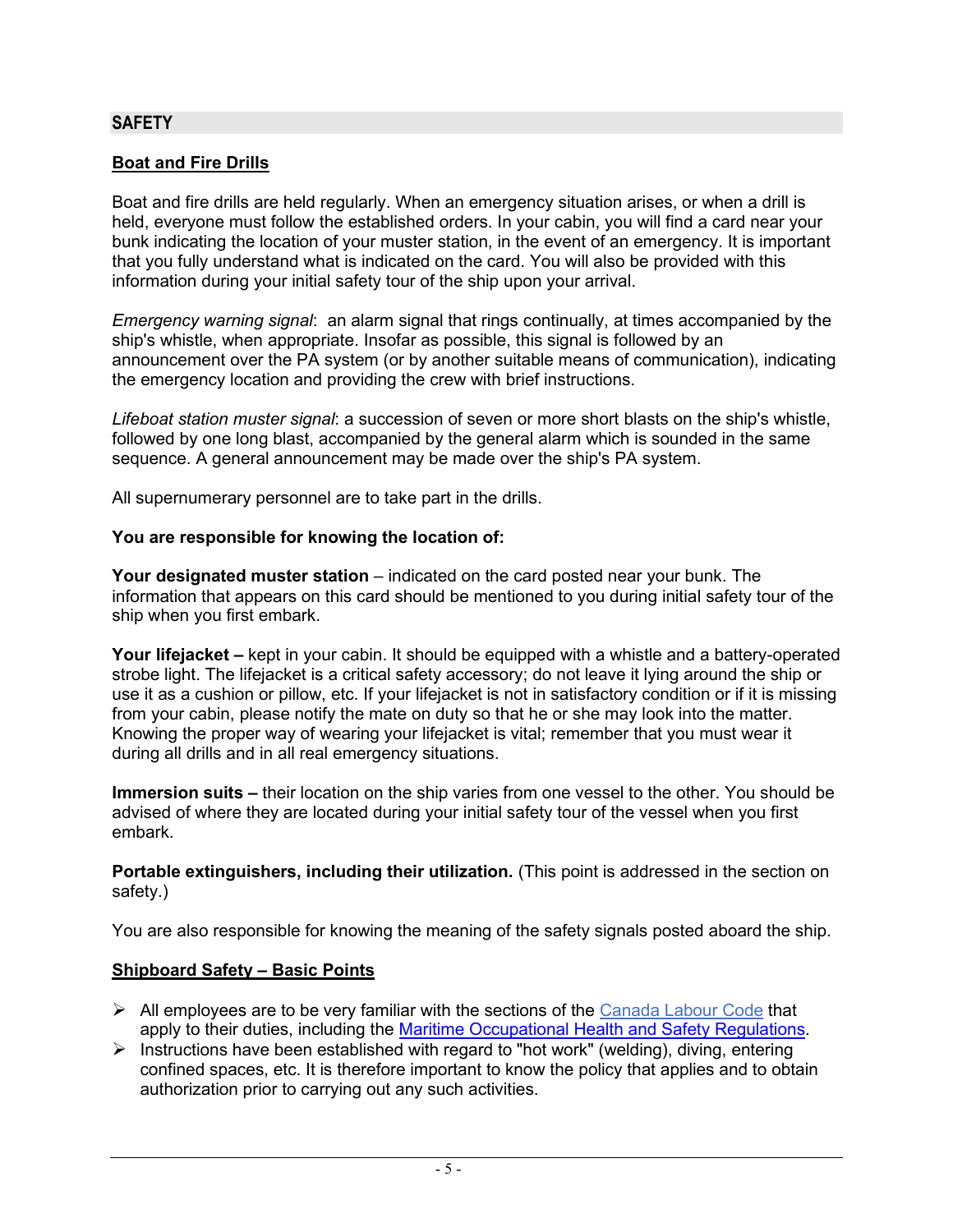- $\triangleright$  When their work is to take them near chemical products, all members of the personnel in question must be informed of the type of products and must be very familiar with the Workplace Hazardous Materials Information System (WHMIS) as well as the location of the material safety data sheets (MSDS). As mentioned under "Basic Pre-Departure Information", the person in charge of the program is to ensure that the Commanding Officer is provided with the MSDSs of all chemical products, etc., before bringing these products on board.
- $\triangleright$  All members of the personnel must wear the safety equipment called for to carry out their specific task. If you have any doubts, consult your supervisor.
- ➢ Know how to react to sudden movements of the ship, such as yawing. Persons on board must always keep one hand free in order to at all times be able to hold onto the ship's hand rails.
- ➢ **Safely store all objects** *before* **the ship sails**  Owing to the ship's movements in heavy seas, all equipment must be secured and firmly lashed down. When in doubt, ask for assistance.
- ➢ **Always use the gangway** when boarding or leaving the ship.
- ➢ **Always wear appropriate safety clothing** (safety hat and steel toe shoes) when you are working on deck. Think of the deck as a industrial worksite. Other shoes, such as sandals, always present a potential risk since they do not provide firm support, offer little protection and may cause you to stumble or slide on the steps of stairways.
- ➢ **Be wary of the decks' uneven surfaces,** especially at dark.
- ➢ **See to it that all doors and hatches are secured at all times.** When open, they must be kept in position using the hook provided for this purpose; otherwise, carefully close them. Never let doors or hatches swing or swivel or move freely with the motion of the ship.
- ➢ Outside decks can be dangerous, particularly in bad weather. **When weather conditions are poor, all outside decks are off limits to passengers, unless an authorization is obtained from the deck watch officer. The officer will take appropriate measures to ensure that the passenger(s) is/are able to move about safely on the deck.**
- ➢ **Stay clear of all ropes, cables and blocks under strain.** Do not touch any rope or cable that is moving.
- ➢ Gather, clean and securely store all pieces of equipment after each use. Do not leave any equipment lying on deck even if it does not belong to you. Firmly lash it down.
- $\triangleright$  Keep your premises clean and items properly stowed. If left long enough in the free air, piles of hydrocarbon-soiled cloth can result in spontaneous combustion and catch fire. Do not keep any paint or solvent in your cabin.
- ➢ Should you have any medical problem whatsoever, advise the First Aid Attendant.
- ➢ Wear comfortable clothing that is nonetheless close-fitting since loose-fitting garments or clothing with baggy sleeves, for example, can become caught on protruding objects or on parts of equipment when you work in confined spaces or when you move about on the ship. Large gaping pockets, hoods and shoulder straps can easily become caught in machinery.
- $\triangleright$  If you sense a danger, notify your supervisor.

## **EMERGENCY SITUATIONS ON BOARD**

## **Instructions in the Event of an Emergency**

When an emergency situation arises aboard a CCG ship, substantial distances are commonly involved in obtaining assistance. For this reason, CG personnel must know how to react to the situation, with full command of activities being assumed by the ship's Commanding Officer. **Please note that the emergency instructions for each ship are established so as to meet the particular ship's specific requirements.**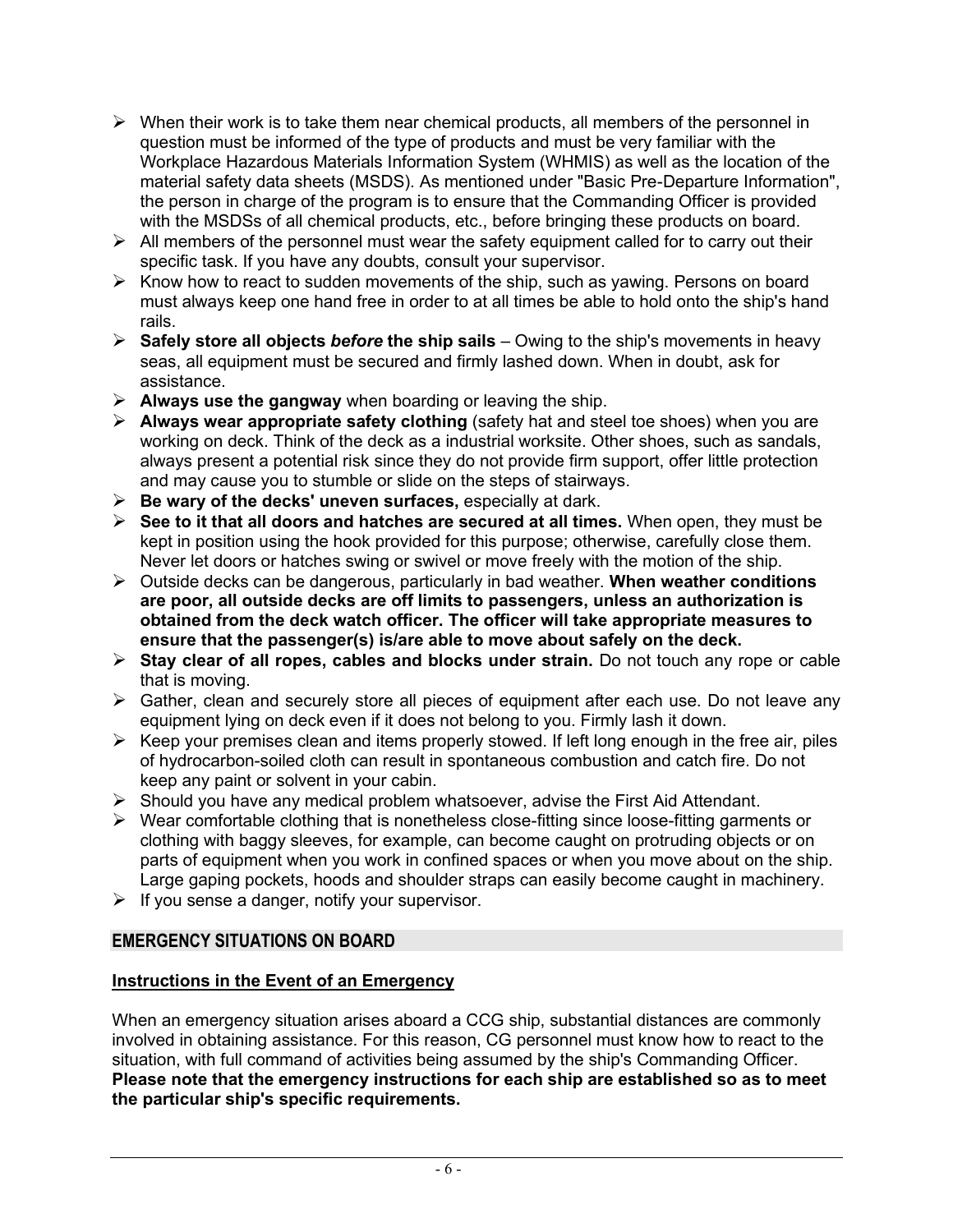The following information is presented to familiarize you with certain emergency situations. However, it is not in any way a substitute for you informing yourself about the ship's specific characteristics when you will be on board.

## **Fire**

Once you have embarked, it is important that you read the Commanding Officer's Standing Orders, which include instructions in the event of an emergency. Meanwhile, you can read over the following general instructions that you must follow *when a fire is spotted or when there is reason to believe that there is a fire aboard*:

- $\triangleright$  If you believe that there is a fire somewhere, DO NOT OPEN THE DOOR,
- $\triangleright$  Sound the alarm and
- $\triangleright$  alert the deck officers and indicate to them where the fire is located.
- $\triangleright$  If it is a small fire that you feel you yourself can control, owing to your training in firefighting, do your best to extinguish it using a portable extinguisher.
- $\triangleright$  Where possible, close the doors and hatches in order to isolate the fire.
- $\triangleright$  Go to the muster station that you were to report to when the alarm signal is sounded.
- $\triangleright$  Remember that each ship has its own fire plan, that this plan establishes the responsibilities of each fire response team leader and that this information appears on the card near your bunk.
- $\triangleright$  If you are surrounded by smoke, cover your nose and your mouth with a damp cloth and crawl on the deck, where the smoke is less dense.

Since most fires are caused by negligence, it is essential that you continually observe the shipboard environment and, for the sake of prevention, remain vigilant. A fire on board a ship is one of the most dangerous situations known.

## **Person Overboard**

If a person falls into the water…

- $\triangleright$  Throw a lifebuoy over the side of the ship.
- ➢ Notify the deck officers that there is a "MAN OVERBOARD / UN HOMME À LA MER" while indicating on which side of the ship the person has fallen, if known.
- $\triangleright$  Keep your eyes constantly fixed on the person overboard.
- $\triangleright$  Point to the person to help the deck officers and other observers locate and keep the person in sight.
- $\triangleright$  All members of the ship's crew know what to do when a person falls overboard. The instructions specific to each ship can be obtained from the Chief Officer (" the Chief").

## **Accidents and Injuries**

All accidents and injuries - including equipment loss or damage and minor injuries - must be reported to the deck officers. The watch officer will inform the Commanding Officer, when appropriate, and will have an emergency action taken when necessary.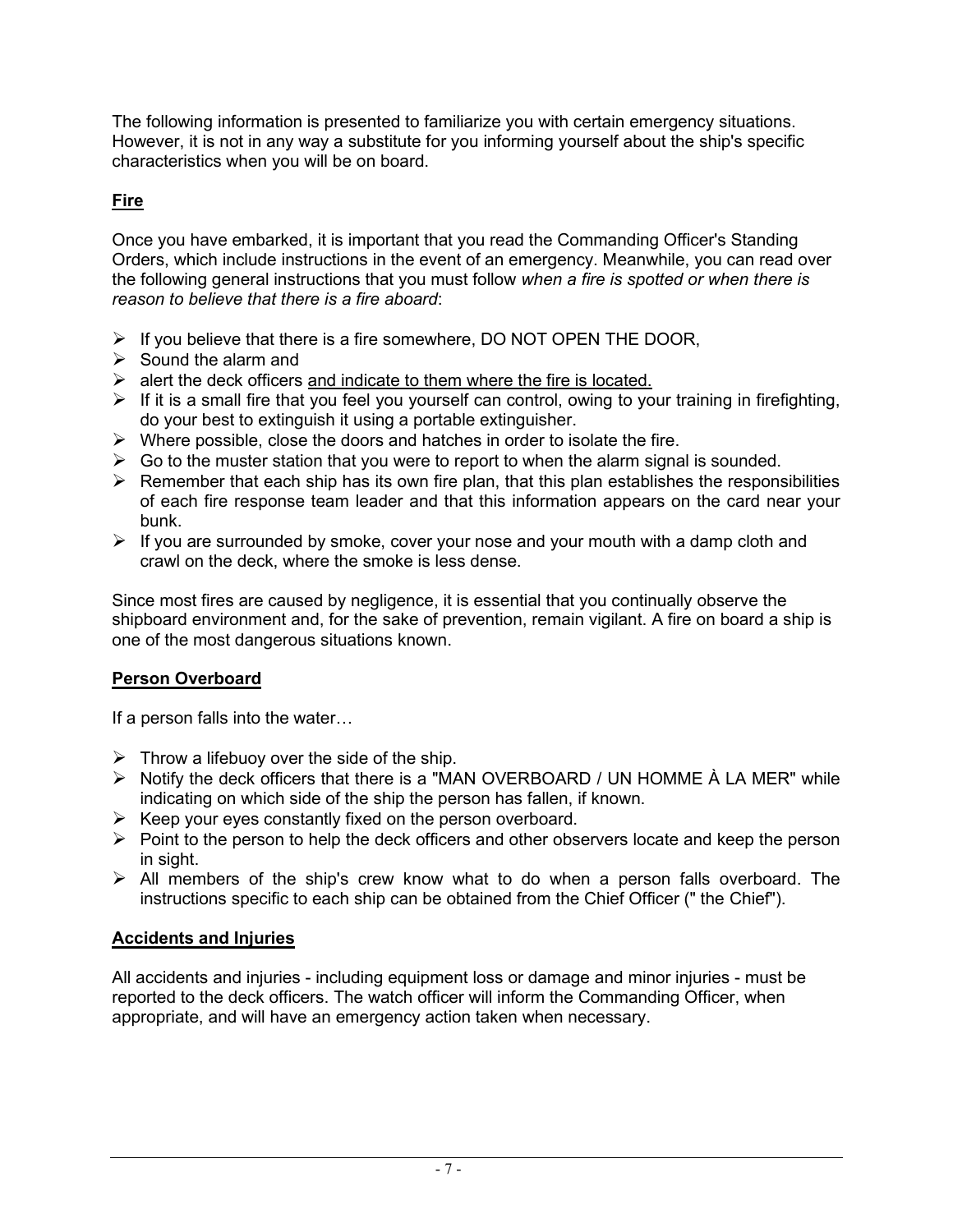## **RESPONSIBILITIES EXERCISED ON BOARD**

### **Working Aboard the Ship**

DFO policy requires that the various programs that call on the services of CCG ships must be cooperative and combine the responsibilities of the Commanding Officers and the mission chiefs. This policy also applies to the ship's personnel and to supernumerary personnel, for example, technicians, assistant hydrographers, fishery officers, and research scientists.

Before the ship sails, the program leader will advise *all members of the personnel of the program* of their respective responsibilities. These duties and responsibilities may have to be modified to meet mission requirements. In certain cases, the program's personnel, for example, a team of scientists, may need to work shifts during the periods determined by the scientist-inchief. In addition, the hours of the shifts may vary since scientific programs conducted at sea can be pursued 24 hours a day; work schedules can thus be established by the program leader and his or her personnel.

### **Roles of the Officers and Crew Members**

The different positions held by officers and crew members aboard the ship are presented below, as well as a brief description of their duties. The size of the ship's complement, and its organizational structure, vary from one ship to the next.

**COMMANDING OFFICER –** The Commanding Officer has a number of responsibilities, including the safe and efficient navigation of the ship, maintaining discipline aboard and ensuring the well-being of all personnel, in accordance with the regulations under the [Canada](https://laws-lois.justice.gc.ca/eng/acts/C-10.15/)  [Shipping Act, 2001](https://laws-lois.justice.gc.ca/eng/acts/C-10.15/) the regulations enforced by the Canadian Coast Guard, the Department's delegation of authority with respect to personnel and the departmental discipline guide. The Commanding Officer is responsible for ensuring that the ship's business is well managed and smooth-running, including hiring and final release authorizations for crew members and supernumeraries, as well as pilotage, customs, etc. He or she sees to it that the work to be carried out on board—whether for the scientist-in-chief, the hydrographer or the agent responsible for searches, fishery management or other programs—is conducted effectively. In addition to promoting a healthy atmosphere on board, conducive to working efficiently, the Commanding Officer informs the duty officer daily of the sectors in which the scientist-in-chief, the hydrographer or the agent responsible for the programs intends to work and makes certain that all members of the crew and all supernumerary personnel have clearly understood the responsibilities that he himself delegates to the coxswains to assure the safety of the small craft*.*  (please consult [Section 5.0](https://intra.ccg-gcc.gc.ca/publications/files/en/collections/5737/5737-5.pdf) of *[Fleet Safety Manual\)](https://intra.ccg-gcc.gc.ca/publications/en/5737/index.html)*

**CHIEF OFFICER –** As head of the deck department, the Chief Officer is responsible for the discipline, safety and well-being of the seamen as well as the maintenance and cleanliness of the exterior parts of the ship, the inside corridors and the gangway. The Chief Officer is also in charge of rope running and standing parts and the operation of all deck machinery. He or she may be assigned watches.

**DECK OFFICERS –** When ensuring the conduct of the ship, the officer is on bridge duty and must be informed of all activities under science, fisheries or other programs requiring that work be carried out alongside and/or that the ship change position. Whenever the situation warrants, the deck officer can have the Commanding Officer come to the bridge.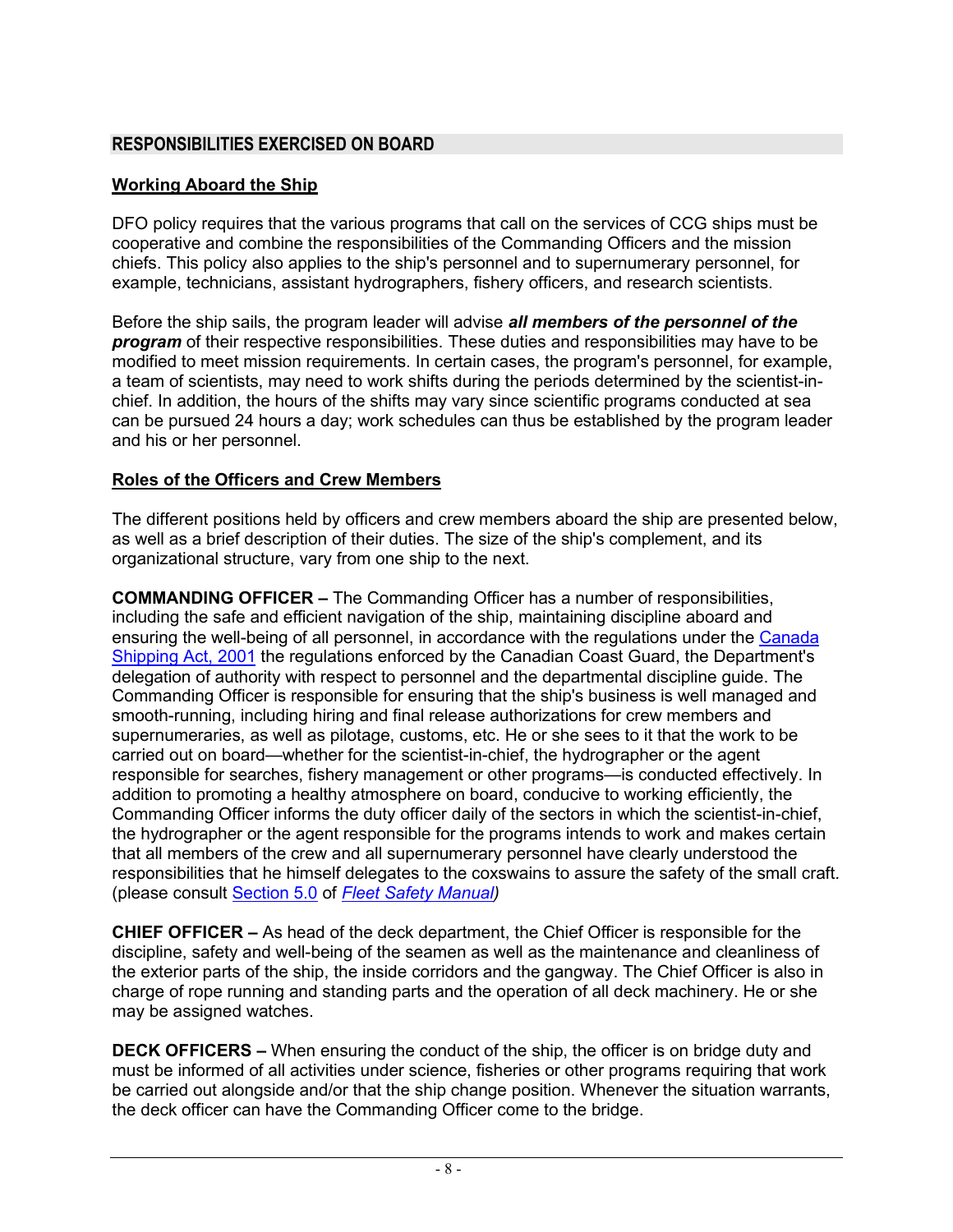**BOSUN –** The highest ranking seaman, the bosun supervises the deck department crew members and the maintenance and running of the ship, with the exception of the engine room and the galley.

**COXSWAIN –** The coxswain is qualified to assume responsibility for the safe operation of a small craft and its crew, a responsibility that is delegated by the Commanding Officer or by the Operations Director. The coxswain's responsibility with respect to the hydrographic craft can be delegated to the members of the program's personnel whose qualifications enable them to assume responsibility for safely operating the craft.

**SEAMAN –** The seamen report to the bosun and perform all the work to be done on the ship's decks as well as take turns as helmsmen and ensure a visual lookout when the ship is under way.

**CHIEF ENGINEER –** The Chief Engineer is responsible not only for the operation and maintenance of the ship's engines, but also for the work performed by all engine-room department personnel.

**SENIOR ENGINEER –** Second in command in the engine room, the senior engineer reports directly to the Chief Engineer in matters respecting the engine room and its personnel. The senior engineer may be assigned watches, as may the Chief Engineer. The senior engineer normally assumes responsibility for the safe operation and use of all deck machinery and scientific equipment.

**WATCH ENGINEER –** The watch engineer works in the engine room where he or she is responsible for the operation and maintenance of the ship's engines and other machinery.

**OILER –** Oilers report to the watch engineer. Their duties include the maintenance and operation of the ship's engines.

**COOK –** The chief cook and the second cook prepare three meals per day and an evening snack, and also clean the galley and the dining room.

**STEWARD –** Stewards report to the chief cook or to the logistics officer, if there is one aboard. Their job is generally to clean the dining rooms, the officers' cabins and certain cabins used by supernumerary personnel aboard large ships when cabin steward staffing so permits.

**LOGISTICS OFFICER (when there is one aboard) –** The four major areas of responsibility of the logistics officer are material management, financial management, administrative services and the ship's personnel, as well as commission services and upkeep of the premises.

### **Conducting Programs**

**PROGRAM LEADER (scientist-in-charge, responsible agent - Fisheries, etc.) –** The role of the program leader is that of primary liaison agent between the program's personnel and the Commanding Officer. Being responsible for organizing and carrying out the program, the program leader must, at the trip's planning stage, see to it that there will be sufficient personnel to complete the program. He or she must provide the Regional Operations Centre (ROC) with a list of the team members; the ROC will then communicate this information to the Commanding Officer and will make arrangements for the team to board the ship. Since the leader in question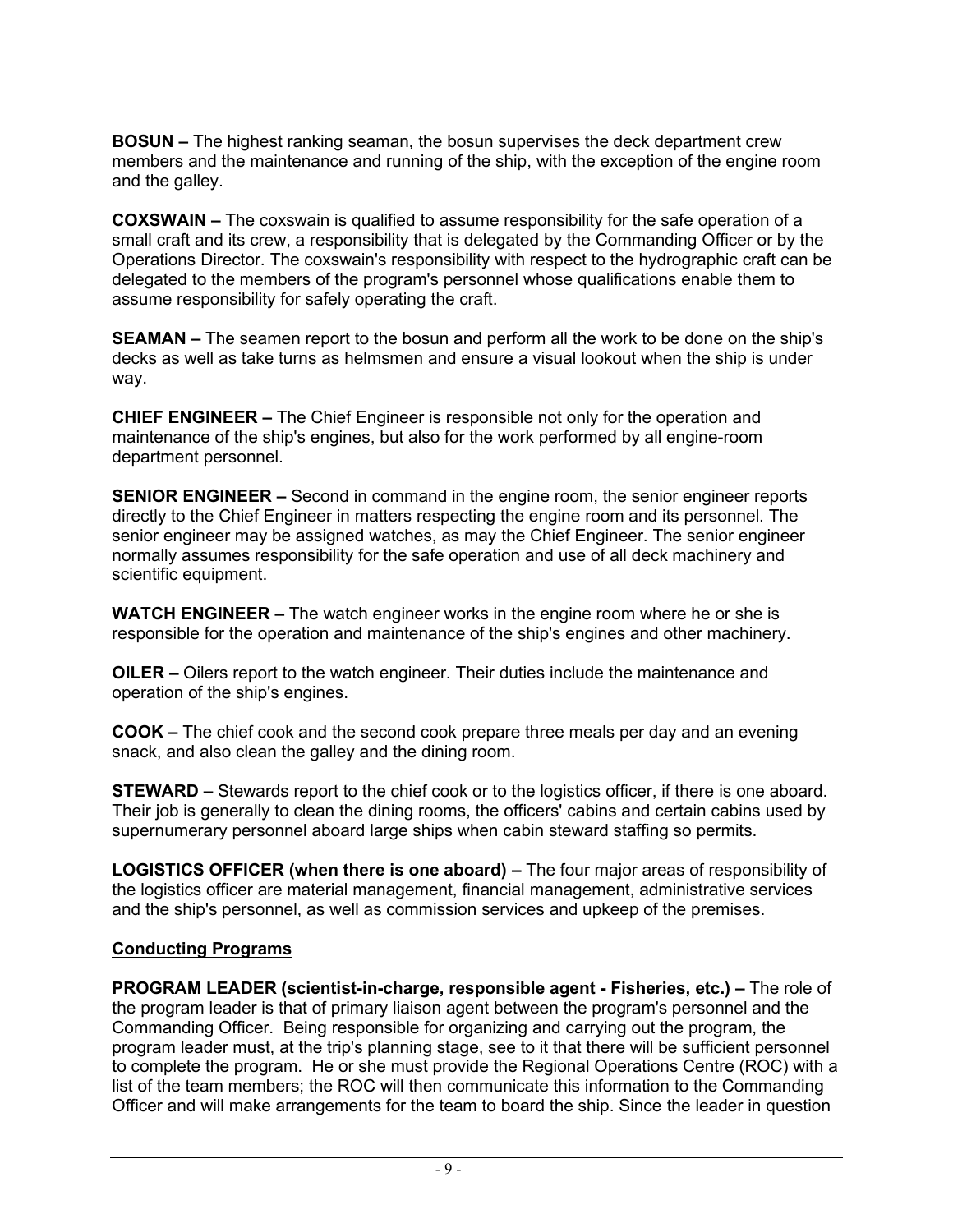is responsible for the program, any problems encountered by its personnel must be reported to the leader so that he or she may advise the Commanding Officer accordingly, when circumstances so warrant. Numerous reports of past voyages confirm that when a number of projects are being conducted simultaneously, confusion can result. The program leader is ultimately responsible for resolving all disputes; only when a incident is liable to be detrimental to the shipboard environment is this responsibility conferred to the Commanding Officer. The program leader is to ensure compliance with all applicable standing orders issued by Fisheries Management, Fisheries Research and the Canadian Hydrographic Service, as well as with the regulations under the *Canada Shipping Act*, Canadian Coast Guard Fleet Orders and with the enforcement policies in effect. Maintaining discipline on board falls under the regulations approved by the Regional Director General according to the delegation of authority with regard to personnel. (Since the *Canada Shipping Act* stipulates that ship safety matters are the responsibility of the Commanding Officer, they cannot be delegated.) (Reference: [7.D.3 Science](https://intra.ccg-gcc.gc.ca/publications/files/en/collections/5737/5737-7d3.pdf)  [Operations,](https://intra.ccg-gcc.gc.ca/publications/files/en/collections/5737/5737-7d3.pdf) *Fleet Safety Manual)*

The program leader must provide the Commanding Officer with a Scientific Plan/Itinerary in which all safety risks inherent in the program are identified, as well as the precautions to be taken to mitigate them.

The program leader must ensure that:

- ➢ All wires, hooks, chains and tools added to the ship's gear and used during any part of the processes are accompanied by the required certificates (or an agreed upon equivalent, such as a reliable, approved manufacturer's certificate), as required under the Tackle [Regulations;](https://lois-laws.justice.gc.ca/eng/regulations/C.R.C.%2C_c._1494/FullText.html)
- $\triangleright$  All participants in the processes have received the necessary training and have been adequately initiated;
- $\triangleright$  All equipment brought on board is lashed down to the satisfaction of the Chief Officer;
- $\triangleright$  All hazardous materials are identified as such and lashed down in accordance with the standards respecting the transportation of dangerous goods, and that the Chief Officer is provided with a list of the merchandise;
- $\triangleright$  Communications are set up and agreed upon before any work takes place;
- $\triangleright$  The small craft are used in compliance with CCG orders;
- $\triangleright$  Personal protective equipment is identified and used by all the personnel involved in the processes being performed;
- ➢ Persons not involved in the processes being performed remain clear of the scientific work area, insofar as possible;
- $\triangleright$  The lifting points on heavy scientific gear are inspected prior to lifting the gear;
- $\triangleright$  All equipment brought onboard while the processes are being performed is securely lashed down;
- $\triangleright$  All members of the personnel who perform work involving the use of helicopters have acquired the necessary training;
- $\triangleright$  Upon completion of a program having involved the use, storage or removal of toxic chemicals and/or radioactive materials, an expert in the field checks whether any residual or trace elements remain in the area and that this person declares that the area presents no danger. The areas in which an unacceptable level of trace elements is found must be quarantined until such time as they are declared "cleared" for use. Personnel will be provided with the necessary information and steps will be taken to ensure their health is protected;
- $\triangleright$  Contingency plans addressing all health, safety and environmental risks relating to the completed project are in place;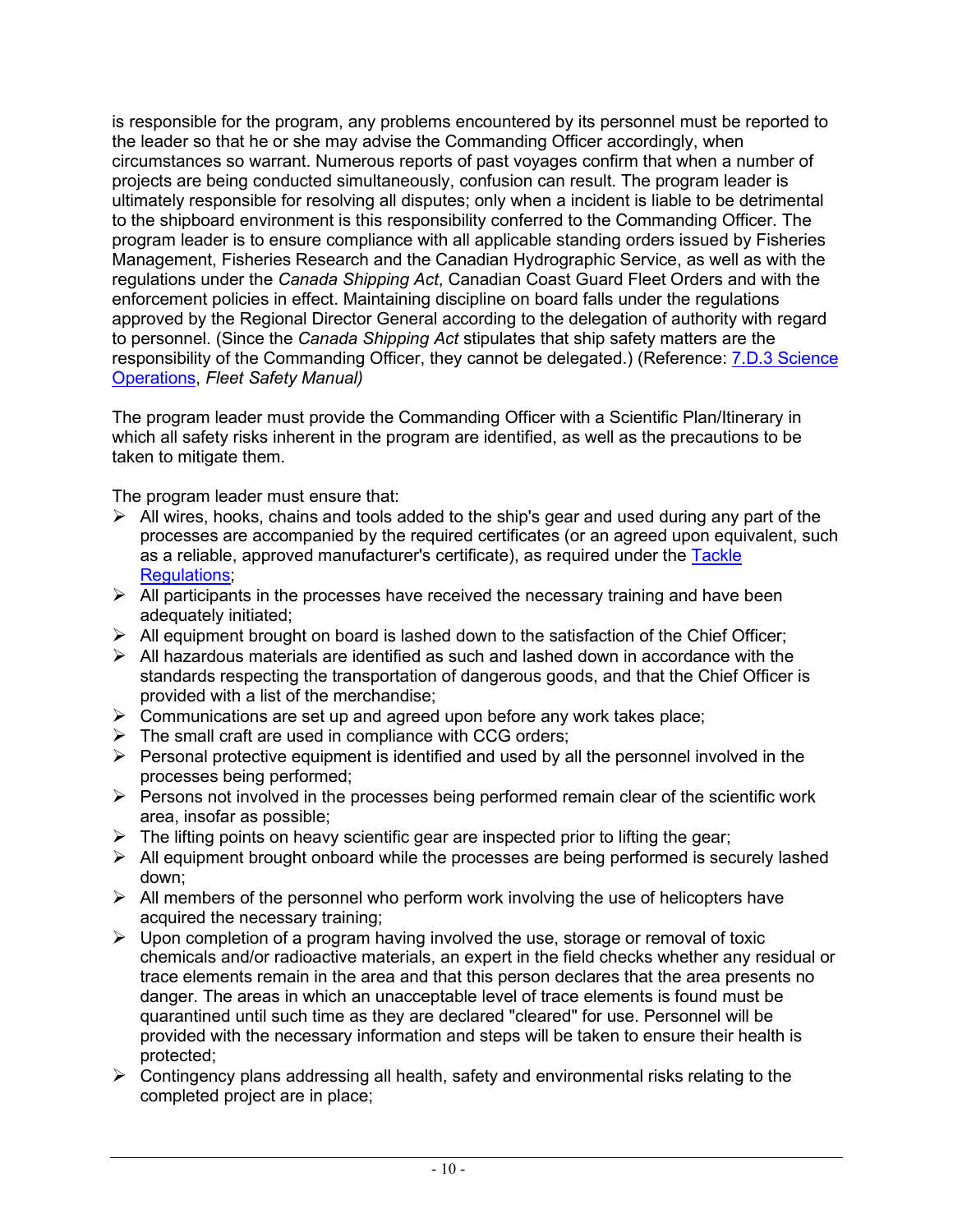- $\triangleright$  The people authorized by the program leader to work directly with bridge personnel keep the latter fully informed and updated of their intentions. **MATERIAL MUST NEVER BE PASSED OVERBOARD WITHOUT CONSULTING THE BRIDGE PERSONNEL BEFOREHAND.** At the change of watch, the person being relieved must brief his or her replacement of the ongoing activities, giving all the necessary details, so that the routine may continue uninterrupted; and
- $\triangleright$  The Commanding Officer is informed of the particular duties of the personnel involved in the program.

### **GENERAL INFORMATION**

**The social dimension of life aboard a ship is, as may be expected, unique. Though a person's privacy is limited when living in close quarters, it must nonetheless be respected. Similarly, it is important to keep noise to a minimum, out of respect for offduty watchkeeping personnel who may be resting.**

**Work Injuries –** All employees must immediately advise their supervisor of **any** accident or injury that occurs on board or at the place of work. (The information given to your supervisor will be entered in the First Aid Attendant's register and re-entered on different forms used by the CSST [Commission de santé et sécurité au travail – Québec's workmen's compensation commission] and in other accident reports, if required). The program leader is to report any accidents or injuries to the Commanding Officer, as well as all equipment loss and/or damage.

**CCG Policy on Drug and Alcohol Consumption –** CCG ships and aircraft are multi-taskable resources that can be assigned, with minimal notice, to conduct an escort, enforce fisheries regulations, limit damages or assist in SAR activities. In view of the importance of these roles and responsibilities, persons are prohibited from carrying out their duties on board CCG ships or aircraft when under the influence of psychoactive substances.

According to the *Criminal Code,* every one commits an offence who operates a vessel or an aircraft, or assists in the operation of a vessel or an aircraft or has the care or control of a vessel or an aircraft, whether it is in motion or not, while the person's ability to operate is impaired by a psychoactive substance. Among the personnel particularly addressed by this ban are navigators, helmsmen, engineers and lookouts.

Consequently:

- 1. CCG policy requires that all persons aboard CCG ships or aircraft be made aware of the rules of conduct and behaviour expected of them.
- 2. No person shall be impaired by a psychoactive substance at any time while on board a CCG ship or aircraft.
- 3. No person shall perform, or attempt to perform, any duties while impaired by a psychoactive substance.
- 4. No person shall consume any mood-altering substance while on watch or on duty. A person may consume a legal prescription or non-prescription drug, proved it does not cause the person to become impaired.
- 5. Any public servant found to be in contravention of this policy is subject to disciplinary action up to, and including, discharge.
- 6. Any person, over whom the Commanding Officer has no line authority, who is found to be in contravention of this policy will be formally reported to the Operational Services Director,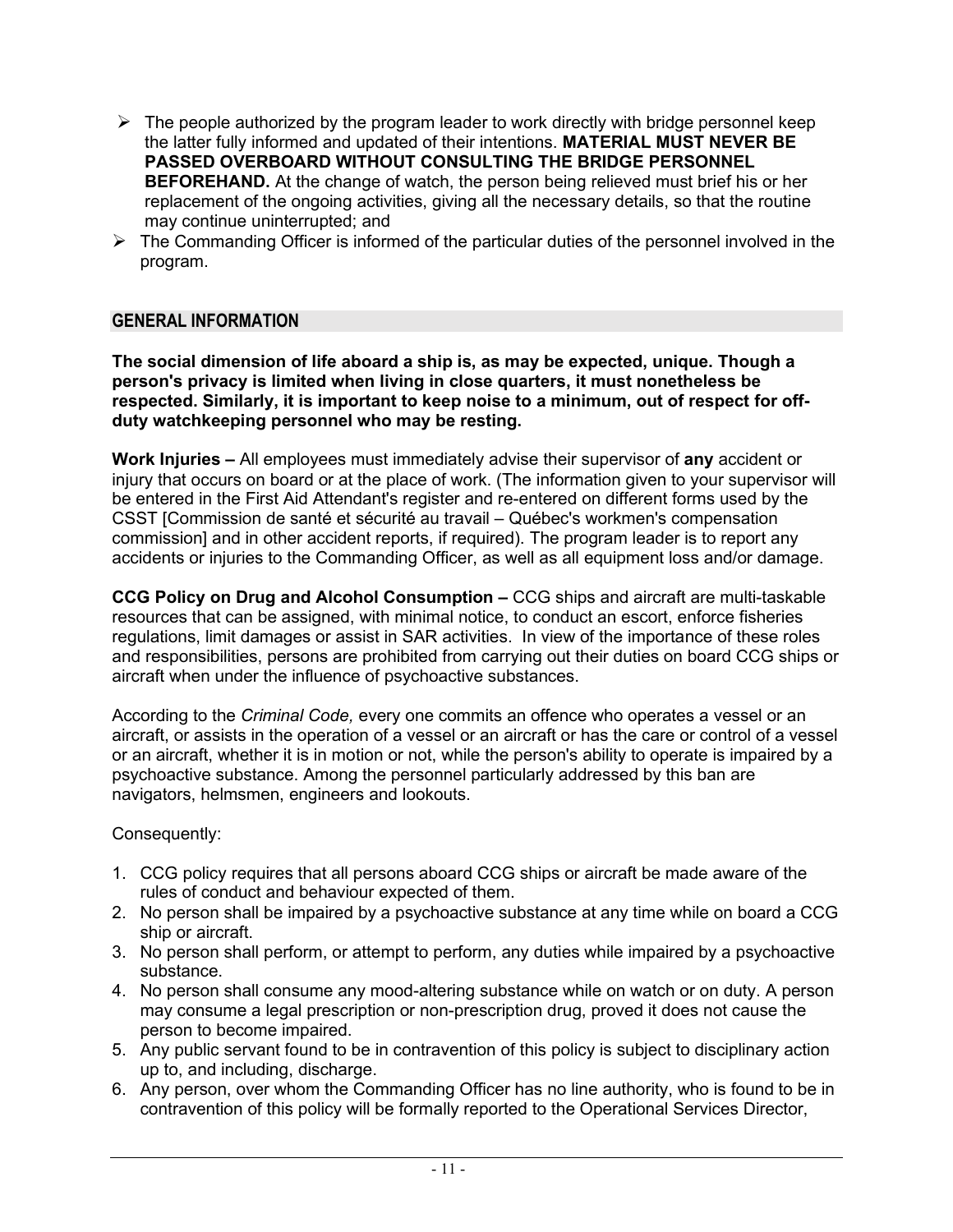who will report the incident, in detail, to the appropriate person having authority over the individual concerned.

7. The Commanding Officer has the absolute authority to remove any person who is in violation of this policy from the vessel or aircraft. (Reference: Canadian Coast Guard *Fleet Safety Manual, 2.0 :* [Drug, Alcohol and](https://intra.ccg-gcc.gc.ca/publications/files/en/collections/5737/5737-2.pdf)  [Psychoactive Substances Policy\)](https://intra.ccg-gcc.gc.ca/publications/files/en/collections/5737/5737-2.pdf)

This policy applies to all supernumeraries as well as to the ship's personnel. This order is posted on the ship's bulletin boards. For further information, please consult the ship's authorities.

## **Smoking in the Workplace Policy**

The federal government has applied a smoking in the workplace policy in the public service. Given that the ship layout varies from one vessel to the next, a detailed policy on smoking on board each ship is set down in the Commanding Officer's Standing Orders. (See [OC 05-2016](https://intra.ccg-gcc.gc.ca/publications/files/fr/collections/5323/5323-2016-05.pdf) regarding the Application of Non-Smokers' Health Act in the CCG Workplace )

Smoking in bed is strictly prohibited on all ships. As well, smoking may also be banned on open decks during certain operations, such as loading and bunkering, aboard some ships. Check with the ship's authorities for the various bans.

## **Workplace Hazardous Materials Information System (WHMIS)**

The [WHMIS,](http://www.hc-sc.gc.ca/ewh-semt/occup-travail/whmis-simdut/index-eng.php) a nationally regulated program, was established under the *Hazardous Products Act*. The objective of the system is to ensure that workers who handle hazardous material or who work near such material are able to obtain information and training regarding the use and handling of these materials. The CCG requires that there be material safety data sheets (MSDS), written by the supplier, accompanying all hazardous material used by its employees. The MSDSs are kept in binders provided for this purpose at designated WHMIS stations. For more information on the WHMIS and MSDSs, contact your supervisor.

### **The ship's authorities must be advised when dangerous merchandise is to be on-loaded so as to be able to comply with the regulation governing the shipping of dangerous goods.**

## **Harassment in the Workplace**

DFO policy requires that the Commanding Officer, the scientist-in-charge and the other program leaders ensure that no harassment occurs in the workplace and that they take measures to definitively correct any situation that contravenes this policy. For more information and/or to know how to report, please consult the [Harassment and Violence Prevention and Resolution](https://intranet.ent.dfo-mpo.ca/hr-rh/en/node/1765)  [Center](https://intranet.ent.dfo-mpo.ca/hr-rh/en/node/1765) DFO site.

**Refuse Disposal –** Recycling and storage capacities vary from one ship to the other. It is important that you check with the ship authorities regarding refuse disposal and recuperation.

**Permission to Go Ashore –** During a voyage, it is sometimes possible to go ashore. When such is the case, the date and time of the ship's departure are normally posted at the top of the gangway. Before disembarking, you must tell the deck officers where you are going, as well as how you can be reached. In the context of a specialized search and rescue mission, the ship must be ready to sail within 30 minutes' notice. You are to know the date and time of the ship's departure and must notify the watch officer each time you leave the ship. Remember that the onus is at all times on you to join the ship.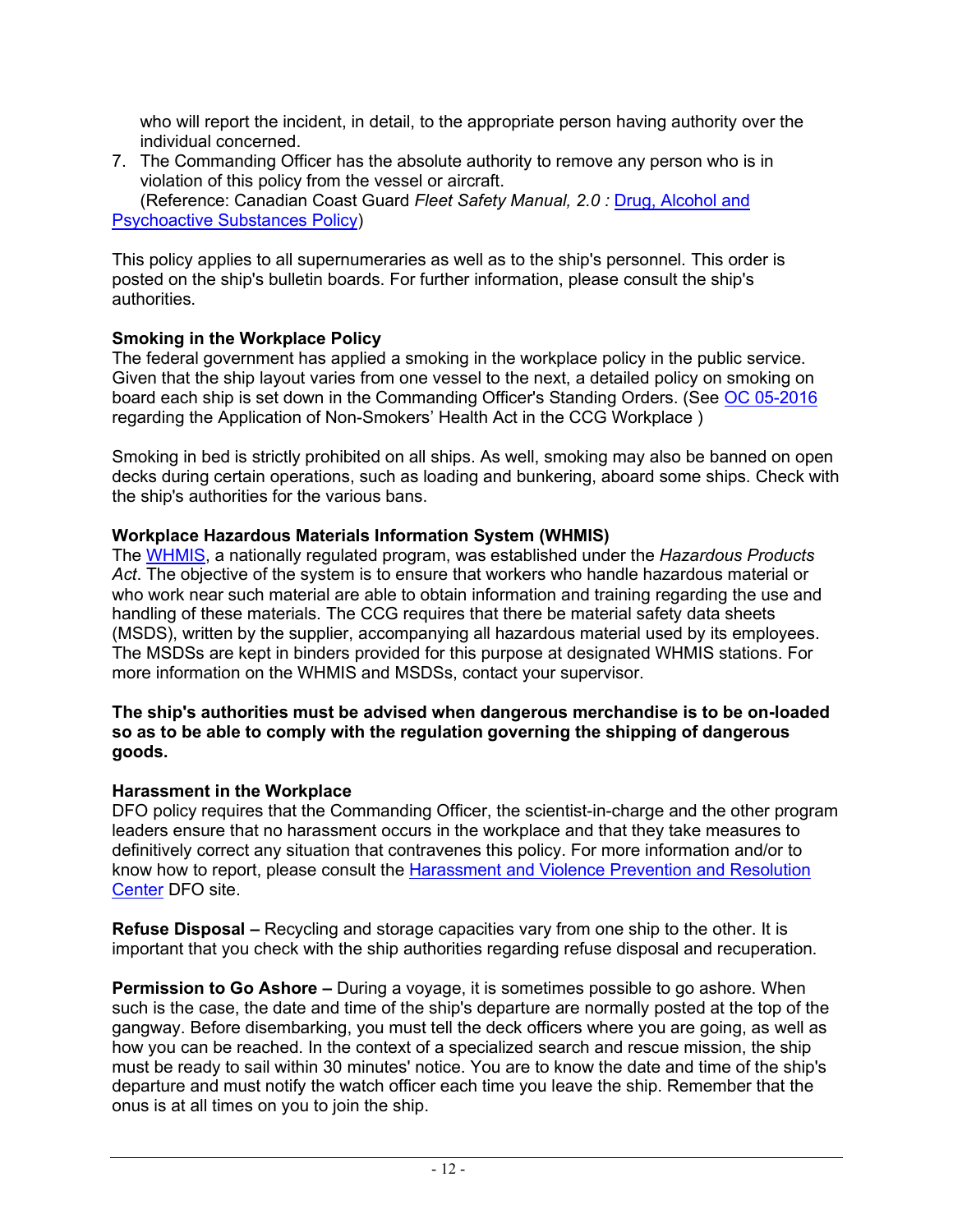**Communications** – The use of communication equipment for personal purposes is left to the Commanding Officer's discretion. Since the rules governing access to this equipment vary from ship to ship, you should consult the Commanding Officer's Standing Orders. There may be charges for personal communications; if so, the bill must be paid before you leave the ship.

**Emergency Telephone Number –** Should the families of supernumeraries need to contact them in the event of an emergency on board or a family emergency, we recommend that they address their messages to the Regional Operation Centre (ROC). The messages will then be forwarded to the ship or to the site to which the supernumerary is assigned. The ROC can be reached 24 hours a day at **1-855-209-1976** or [XCA-MontrealOps@dfo-mpo.gc.ca](mailto:XCA-MontrealOps@dfo-mpo.gc.ca) .

**Cabins –** Cabins are designated for single or double occupancy. Depending on the circumstances, they can be occupied by two or more persons. The Commanding Officer makes the arrangements in this regard with the scientist-in-charge or the program leader. The Department's policy is to assign the multiple occupancy cabins to persons of the same sex. On large ships, the toilet and shower may be located inside the cabin; otherwise, they are outside the cabin or on another deck.

**Meals –** Meals are prepared by the ship's cooks. Project personnel (scientists, fishery officers, etc.) are served in the ship's dining room where appropriate dress is required. A second sitting is necessary when there is a large number of people to serve. The people served during the first sitting are therefore asked to finish their meal as quickly as possible. Priority is given to watchkeeping personnel (crew members or program personnel responsible for the watch) or to those who must relieve them. Seating is not reserved; however, some seats may at times be reserved for the Commanding Officer and other officers and senior members of the personnel. You are asked to not linger at the table after meals in order to allow the personnel to clean up. If you wish to pursue a conversation over a cup of coffee, the lounges are at your disposal.

**Snacks –** Snacks are normally made available in the evening. When such is the case, you should inquire into the rules that apply (e.g. where to put dirty plates, which refrigerator and which cupboards are accessible outside of normal meal hours). If you are on a special diet or enjoy certain foods, you can bring your own supplies, but do not expect to be allotted space to store them in the refrigerator. If you are allergic to certain foods or ingredients, please let the chief cook know.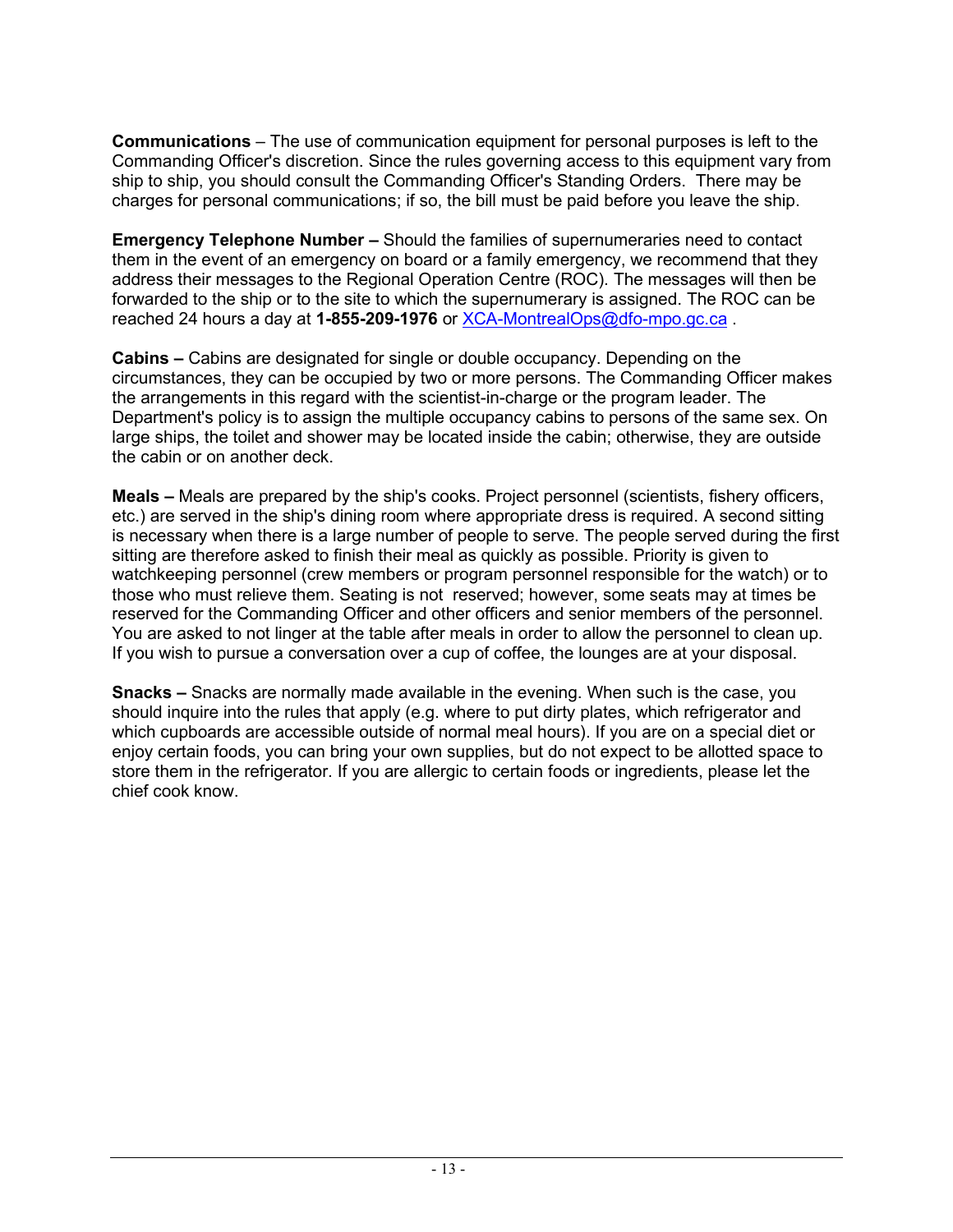# **GLOSSARY OF MARINE TERMS AND EXPRESSIONS**

| <b>ABAFT</b>                   | Aft or on the aft, in the direction of the stern (arrière)                                                                                                                                                                                                                                                                                                                       |
|--------------------------------|----------------------------------------------------------------------------------------------------------------------------------------------------------------------------------------------------------------------------------------------------------------------------------------------------------------------------------------------------------------------------------|
| ABEAM, ABREAST                 | At right angles with the longitudinal axis of the ship; on the beam (travers)                                                                                                                                                                                                                                                                                                    |
| <b>ABOARD</b>                  | On or within a ship (à bord)                                                                                                                                                                                                                                                                                                                                                     |
| ABREAST, ABEAM, ON THE<br>BEAM | Position of the ship with respect to an object (par le travers)                                                                                                                                                                                                                                                                                                                  |
| <b>ACOUSTIC WIRE</b>           | Electric wire with electric conductors integrated (fil électrique acoustique)                                                                                                                                                                                                                                                                                                    |
| AFT                            | In the direction of the stern; toward or at the stern (arrière)                                                                                                                                                                                                                                                                                                                  |
| <b>AGENT</b>                   | Ship's wharf officer (agent)                                                                                                                                                                                                                                                                                                                                                     |
| <b>ALOFT</b>                   | What is located above the decks, for example, on the mast or the rigging (en haut)                                                                                                                                                                                                                                                                                               |
| <b>AMIDSHIPS</b>               | Mid-way between the bow and the stern, along the axis of the keel (milieu du navire)                                                                                                                                                                                                                                                                                             |
| <b>ASTERN</b>                  | Toward the after or back end of the ship (stern); behind the ship; motion astern (sur l'arrière)                                                                                                                                                                                                                                                                                 |
| <b>ATHWARTSHIP</b>             | At right angles with the ship's longitudinal axis (transversalement)                                                                                                                                                                                                                                                                                                             |
| <b>BEAM</b>                    | Maximum width of the ship (largeur)                                                                                                                                                                                                                                                                                                                                              |
| <b>BEARING</b>                 | Direction of an object or of a ship as indicated by the ship's compass. The relative bearing is the direction of<br>an object relative to the heading of the ship, for example, 0° with respect to the bow and 180° with respect to<br>the stern. The true bearing is the direction of the ship with respect to North, with 0° indicating North and 180°,<br>South. (relèvement) |
| BELAY                          | Temporarily make a rope fast without knotting it by making one or more S-shaped turns (the shape tends to<br>vary if the rope is made from synthetic material) around a cleat (tourner)                                                                                                                                                                                          |
| <b>BELOW</b>                   | Lower parts of the ship, inside, that is below the decks (en dessous)                                                                                                                                                                                                                                                                                                            |
| <b>BEND</b>                    | To make a rope fast to another or to a spar (faire ajut)                                                                                                                                                                                                                                                                                                                         |
| <b>MOORING BERTH</b>           | Place where the ship docks or drops anchor (poste de mouillage)                                                                                                                                                                                                                                                                                                                  |
| <b>BERTH</b>                   | Bed or bunk (couchette)                                                                                                                                                                                                                                                                                                                                                          |
| <b>BIGHT</b>                   | The double part or loop of a rope (double)                                                                                                                                                                                                                                                                                                                                       |
| <b>BIGHT</b>                   | Small fairly shallow bay (anse)                                                                                                                                                                                                                                                                                                                                                  |
| <b>BITTER END</b>              | The end of a cable not subjected to handling, that is, the end that is fastened to the winch or the bitts<br>(étalingure de puits [or étalingure de cale])                                                                                                                                                                                                                       |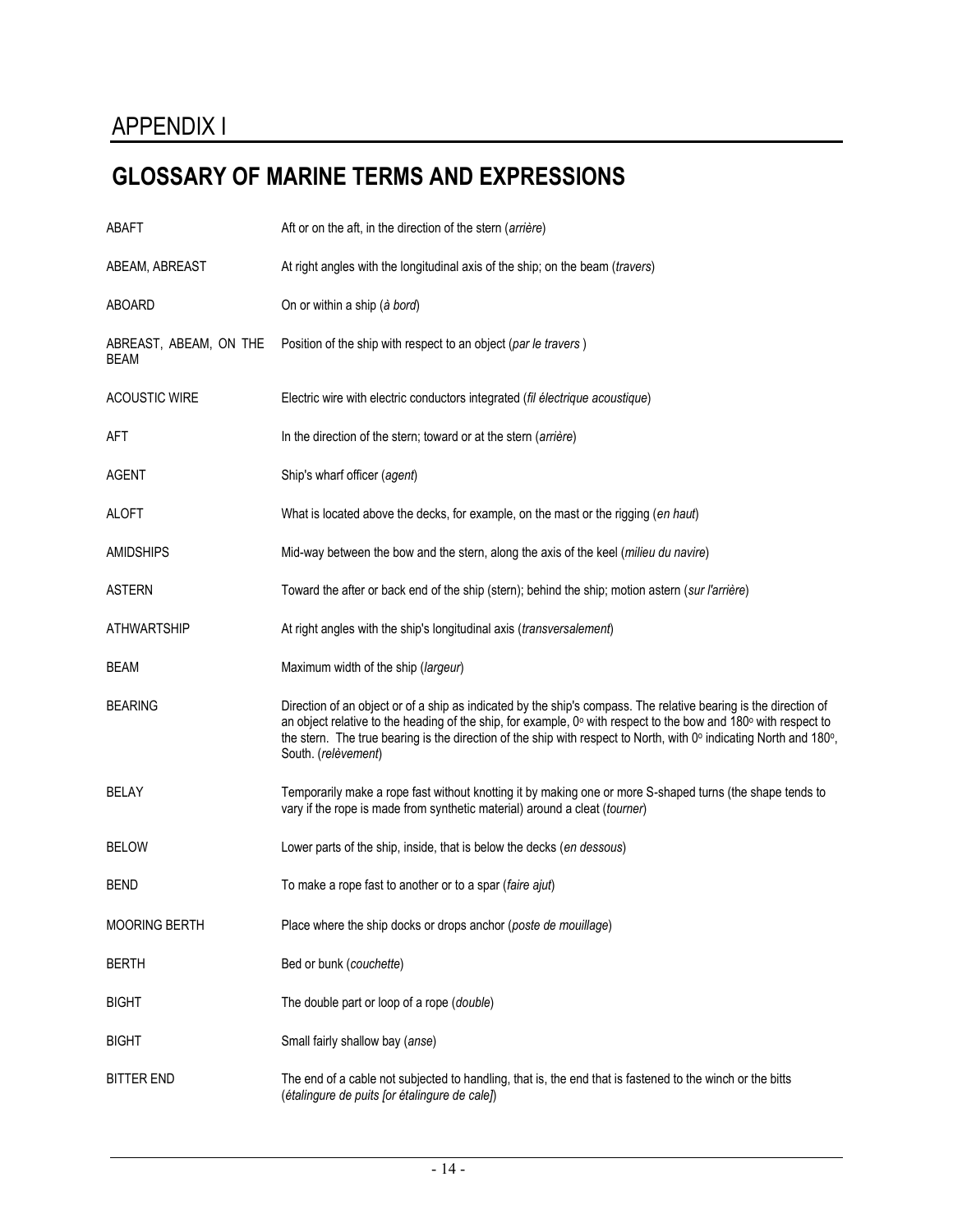| <b>BITTS</b>        | Perpendicular wooden or iron posts to which cables can be secured (bitte)                                                                                                                                                                             |
|---------------------|-------------------------------------------------------------------------------------------------------------------------------------------------------------------------------------------------------------------------------------------------------|
| <b>BLOCK</b>        | Mechanical device with one or more openings and as many wheels with a grooved periphery (sheaves) that is<br>used to multiply the handling power of suspended cord or to change the direction of the force (poulie)                                   |
| <b>BOATHOOK</b>     | Long, solid shaft with a pointed hook at one end (gaffe)                                                                                                                                                                                              |
| <b>BOW</b>          | The forward end of a vessel (proue)                                                                                                                                                                                                                   |
| <b>BRIDGE</b>       | The location above the main deck from which a vessel is steered and its speed controlled; also describes<br>where the officers are on duty in the command position (passerelle)                                                                       |
| <b>BULKHEAD</b>     | A partition corresponding to a wall, in naval construction (cloison)                                                                                                                                                                                  |
| <b>BULWARK</b>      | Type of fence along the edges of the decks (bastingage)                                                                                                                                                                                               |
| <b>BUOY</b>         | Floating objects that differ in shape and design, normally anchored, which serve as aids to navigation,<br>anchorage markers and indicators of submerged objects, or used to carry scientific or test equipment (bouée)                               |
| CABLE               | Old unit of measure associated with the length of ships' cables in the olden days, but no longer having<br>anything in common with today's anchor cables. A cable corresponds to one-tenth of a nautical mile or 608<br>feet (185 metres) (encâblure) |
| CAPSTAN             | A revolving drum around which a line is rolled by friction for hoisting or heaving is rolled by friction (cabestan)                                                                                                                                   |
| <b>CAST OFF</b>     | To remove a mooring line; leave a dock (larguer les amarres)                                                                                                                                                                                          |
| <b>CHAFING GEAR</b> | A piece of canvas, rope or other material used to minimize wear due to rubbing (renfort)                                                                                                                                                              |
| <b>CHART</b>        | The equivalent of a road map, in navigation (carte marine)                                                                                                                                                                                            |
| <b>CLEAT</b>        | Piece of metal or wood having two arms or horns around which ropes may be made fast (see "below")<br>(taquet)                                                                                                                                         |
| <b>COURSE</b>       | Compass direction that the ship is to maintain (different from the heading of the ship's bow) (cap)                                                                                                                                                   |
| DEAD AHEAD          | Straight ahead (dead ahead)                                                                                                                                                                                                                           |
| <b>DECK</b>         | A part of a ship corresponding to the floor of a building (pont)                                                                                                                                                                                      |
| <b>DECK HEAD</b>    | A part of a ship corresponding to the ceiling, beneath a ship's deck (plafond de pont)                                                                                                                                                                |
| DOG                 | Large latch used in closing doors, hatch covers, port-holes (tourniquet)                                                                                                                                                                              |
| <b>DRAFT</b>        | Vertical distance of the lowest point of the ship's hull below the surface of the water; also, depth of water<br>needed to keep a ship afloat (tirant d'eau)                                                                                          |
| <b>EASE OFF</b>     | Slowly and gently give slack to a line (mollir)                                                                                                                                                                                                       |
| EYE                 | Loop at the end of a rope, sometimes replaced by an eye-shaped hook (oeil)                                                                                                                                                                            |
| <b>FATHOM</b>       | Six feet or 1.83 metres (brasse)                                                                                                                                                                                                                      |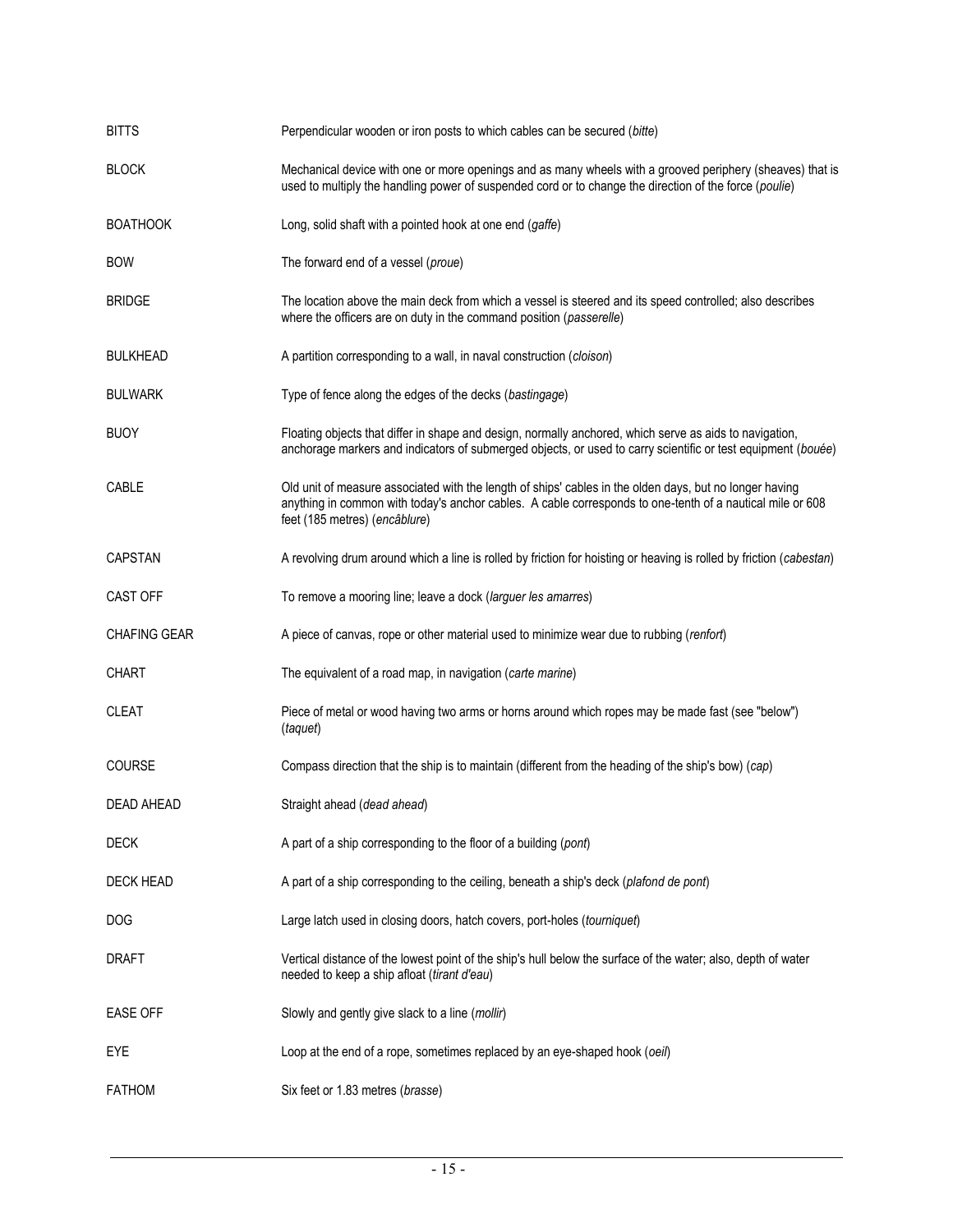| <b>FIX</b>         | Position of the ship as determined using navigation data (point)                                                                                                                                     |
|--------------------|------------------------------------------------------------------------------------------------------------------------------------------------------------------------------------------------------|
| <b>FAIRLEAD</b>    | Opening, block, sheave, wooden wedge used to make it easier to pass or change the direction of a rope<br>without any danger of it becoming worn or jammed (chaumard)                                 |
| <b>FORE</b>        | In the direction of the bow (avant)                                                                                                                                                                  |
| FO'C'SL/FORECASTLE | The forward upper portion of the hull, often used for the crew's quarters (gaillard)                                                                                                                 |
| <b>FOREDECK</b>    | Open deck in front of the ship's superstructure (pont avant)                                                                                                                                         |
| <b>FOUL</b>        | Bad weather, with agitated seas (gros temps)                                                                                                                                                         |
| <b>GALLEY</b>      | The equivalent to a kitchen, on a ship (cuisine)                                                                                                                                                     |
| <b>GUY</b>         | Rope or metal cable used to provide support or to hold in place (cordage de garde)                                                                                                                   |
| <b>HATCH</b>       | An opening in the deck for access to cargo space (holds) below (écoutille)                                                                                                                           |
| <b>HAUL</b>        | Heave on a cable, etc. (haler)                                                                                                                                                                       |
| <b>HEAD</b>        | Compartment containing a toilet (cabinet de toilette)                                                                                                                                                |
| <b>HEADING</b>     | Direction in which the ship's bow is pointing at any moment (orientation)                                                                                                                            |
| <b>HEADWAY</b>     | Forward movement of a power-driven vessel (erre en avant)                                                                                                                                            |
| <b>HEAVE</b>       | Vertical movement at the centre of the ship (pilonnement)                                                                                                                                            |
| <b>HEAVE</b>       | Reduce the ship's speed so as to be barely able to steer it, making negligible headway, particularly to conduct<br>scientific activities or to navigate in foul weather (mettre en panne, à la cape) |
| <b>HELM</b>        | Captain's wheel; to be at the helm, at the controls of a ship's steering gear (barre)                                                                                                                |
| <b>HOLD</b>        | Cargo space beneath a deck (cale)                                                                                                                                                                    |
| <b>HYDRO WIRE</b>  | Steel cable used to keep sampling and core-sampler devices immersed, such as Nansen bottles etc. (câble à<br>échantillons)                                                                           |
| <b>INSHORE</b>     | Near the coast (côtier)                                                                                                                                                                              |
| KEEL               | The equivalent to the backbone, in the construction of the ship; runs along the bottom of the ship's hull, along<br>its centreline (quille)                                                          |
| <b>LADDER</b>      | Stairs going from one deck to the other (échelle)                                                                                                                                                    |
| <b>LASH DOWN</b>   | Secure firmly using straps (arrimer)                                                                                                                                                                 |
| <b>LEE</b>         | Side of the ship or part of a shore sheltered from the wind (bord sous le vent)                                                                                                                      |
| LEEWARD            | Downwind; in the same direction as the wind (sous le vent)                                                                                                                                           |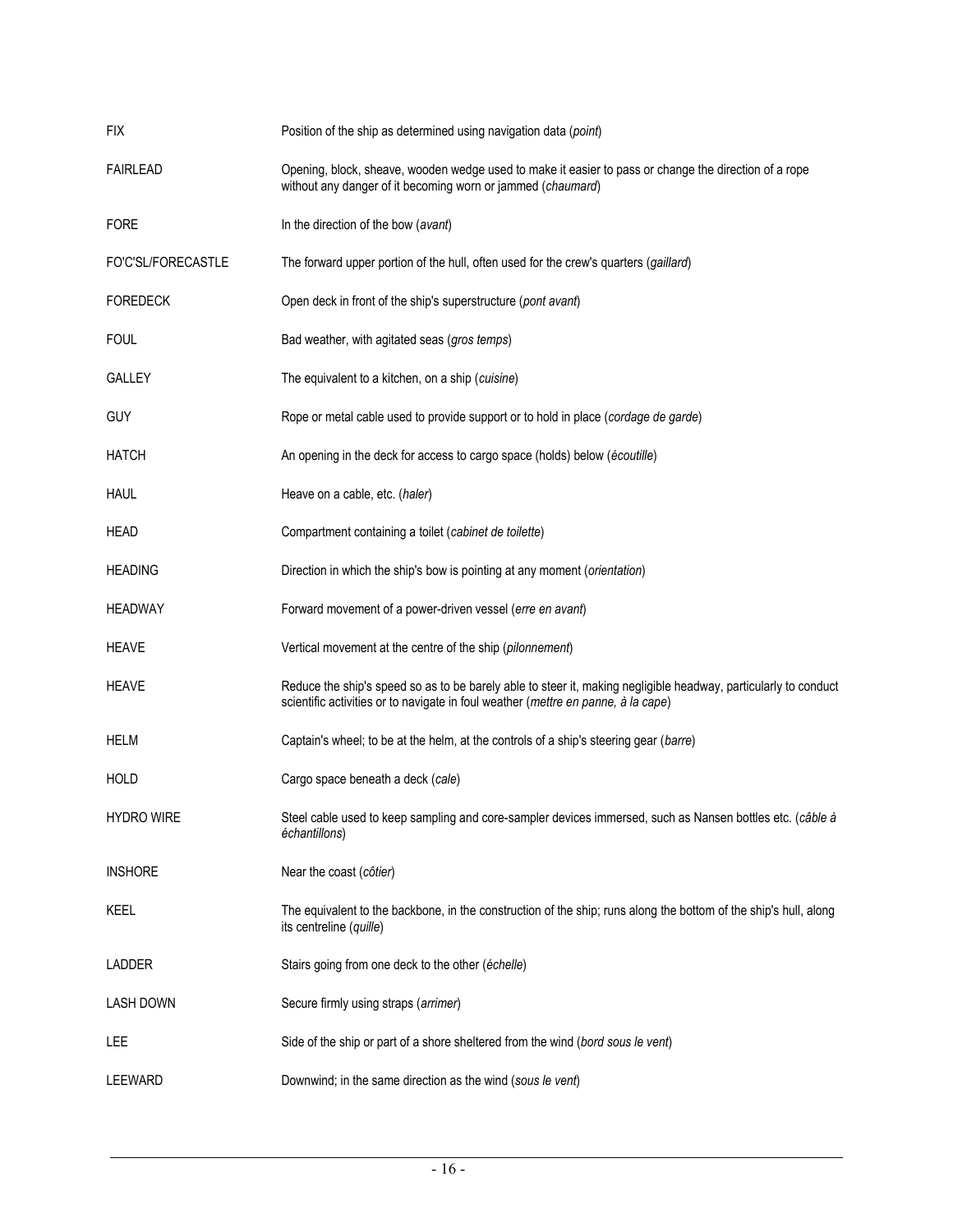| LEG                 | One part of a journey between ports. A long voyage can be made up a many legs (bordée)                                                  |
|---------------------|-----------------------------------------------------------------------------------------------------------------------------------------|
| <b>LINE</b>         | Rope, rope line (line)                                                                                                                  |
| LOG                 | Record of all events and activities that take place on a ship (journal de bord)                                                         |
| LOG                 | Device used to measure the ship's speed and the distances covered (loch)                                                                |
| <b>MAKE FAST</b>    | Secure a line to a dock, etc. (amarrer)                                                                                                 |
| <b>MARLINE</b>      | Tarred line used for lashing down light objects (merlin)                                                                                |
| <b>MESS DECK</b>    | Deck on which the meals are served (pont de la salle à manger)                                                                          |
| MILE, NAUTICAL      | 6 079 feet; 1.15 statute mile; 1 852 metres; approximately one minute of latitude (mille, marin)                                        |
| ON THE BOW          | Direction that falls within a 45° angle of the bow (par le bossoir)                                                                     |
| ON THE QUARTER      | Direction that falls within a 45° angle of the stern (par la hanche)                                                                    |
| OVERBOARD           | Over the side of a deck, over the bulwark, as in falling into the water (par dessus bord)                                               |
| <b>PAINTER</b>      | Rope attached to the bow of a craft to pull it or to make fast (boss)                                                                   |
| <b>PART</b>         | Snap, for example, a mooring line that is under too much tension (casser)                                                               |
| PAY OUT             | To slack up on a chain, rope or cable and let it run out (laisser filer)                                                                |
| <b>PITCH</b>        | Rocking, fore-and-aft motion of the ship (tangage)                                                                                      |
| <b>PORT</b>         | Left-hand side of a ship, looking toward the bow (bâbord)                                                                               |
| <b>PORTHOLE</b>     | Circular opening in the ship's side for ventilation and lighting (hublot)                                                               |
| QUARTER             | The part of the ship that extends from the tip of the stern to the ship's maximum breadth (hanche)                                      |
| <b>QUARTER DECK</b> | The aft part of the main deck where most scientific activities involving the use of heavy equipment are carried<br>(gaillard d'arrière) |
| QUARTERMASTER       | Seaman at the ship's helm (timonier)                                                                                                    |
| RAIL                | Upper portion of the bulwark (rambarde)                                                                                                 |
| <b>REEVE</b>        | Rove a rigging though a block (passer)                                                                                                  |
| <b>ROLL</b>         | Rocking sideward movement of the ship, along its longitudinal axis (roulis)                                                             |
| RULES OF THE ROAD   | Laws of navigation that focus on safety and collision avoidance (règles de navigation)                                                  |
| <b>COLLISION</b>    | When one ship hits another (abordage)                                                                                                   |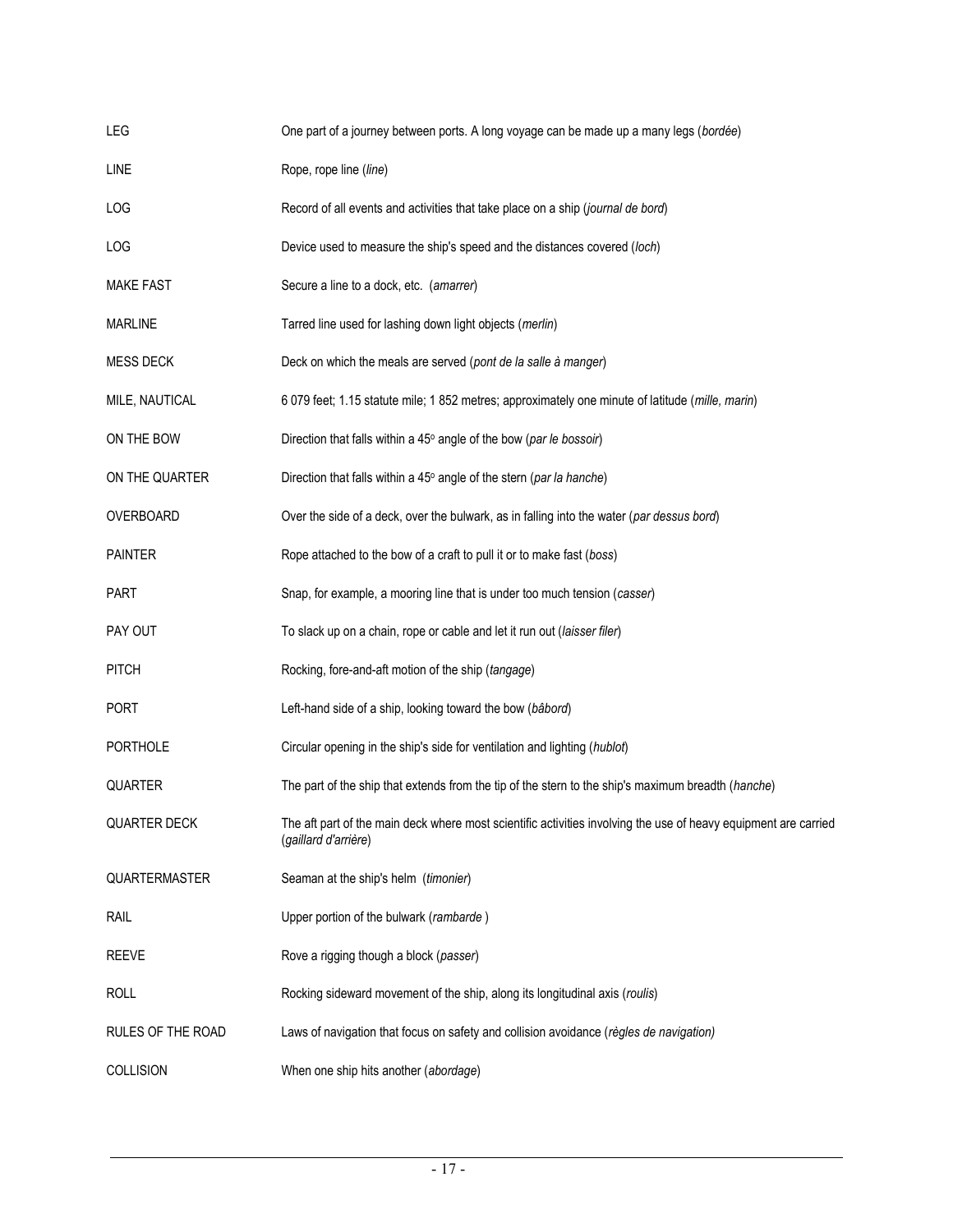| <b>RUNNING LIGHTS</b>             | Lit when the ship is underway (feux de position)                                                                                                                                                                               |
|-----------------------------------|--------------------------------------------------------------------------------------------------------------------------------------------------------------------------------------------------------------------------------|
| <b>SECURE</b>                     | Attach, retain using straps, lash down (fixer solidement)                                                                                                                                                                      |
| <b>SEIZE</b>                      | Attach something with a marline or a rope to prevent it from accidentally opening or fraying (saisir)                                                                                                                          |
| <b>SET</b>                        | Deviation of the ship with respect to the course, as a result of the current or tide (dérive)                                                                                                                                  |
| <b>SHACKLE</b>                    | U-shaped fastener whose ends are bridged by a screw bolt or retained by a pin, or both (manille)                                                                                                                               |
| <b>SHEAVE</b>                     | Small grooved wheel, like that of a block, to guide a rope (rea)                                                                                                                                                               |
| <b>SKIFF</b>                      | Small flat-bottom boat, propelled by oars, a stroke oar or an outboard motor (skiff)                                                                                                                                           |
| SOUNDING                          | Activity consisting in the measurement of the depth of a water course, lake, etc., or a bunker tank, a water<br>tank, etc. (sondage)                                                                                           |
| <b>STARBOARD</b>                  | The right-hand side of a ship, looking toward the bow (triboard)                                                                                                                                                               |
| <b>STANCHION</b>                  | A mobile upright pillar (also called post) for lifelines (cables rigged along the edge of the deck to prevent<br>sailors, etc., from falling overboard, to be swept away by waves) (épontille)                                 |
| <b>STEERAGEWAY</b>                | Minimal speed at which a ship can be steered by a rudder (erre pour gouverner)                                                                                                                                                 |
| <b>STERN</b>                      | The after or back end of a vessel (poupe)                                                                                                                                                                                      |
| <b>STOW</b>                       | Put objects or merchandise away orderly and secure them (seize, in certain contexts) (arrimer)                                                                                                                                 |
| SUPERSTRUCTURE,<br><b>TOPSIDE</b> | That part of the ship that is above the main deck (superstructure)                                                                                                                                                             |
| <b>THIMBLE</b>                    | Metal part, sometimes pear-shaped, with a grooved outer edge around which strands of rope are braided into<br>an eye splice (cosse)                                                                                            |
| <b>UNDERWAY</b>                   | Ship whose anchor is raised and whose lines are let go. From a strictly technical perspective, a ship is said to<br>be underway (en route) the moment it is no longer fast to the shore, even if it is not moving. (en marche) |
| <b>UNREEVE</b>                    | Withdraw a rope from a block, a fairlead, etc. (dépasser)                                                                                                                                                                      |
| <b>VESSEL</b>                     | General term describing a floating structure used to transport passengers, cargo, or both (also boat, ship)<br>(navire)                                                                                                        |
| <b>WATCH</b>                      | Work period, normally six or twelve hours on board CCG ships; "to be on watch" is said with reference to<br>people at work alone, in pairs or in a team during this period (quart)                                             |
| <b>WAY</b>                        | Movement of a vessel through the water (headway, sternway or leeway) (erre)                                                                                                                                                    |
| WEATHER SIDE,<br>WINDWARD         | Side (of the ship) exposed to the wind; side from which the wind is blowing (au vent)                                                                                                                                          |
| <b>WINCH</b>                      | A motor-driven cylinder that revolves around its axis and is used to pull in a rope or cable (treuil)                                                                                                                          |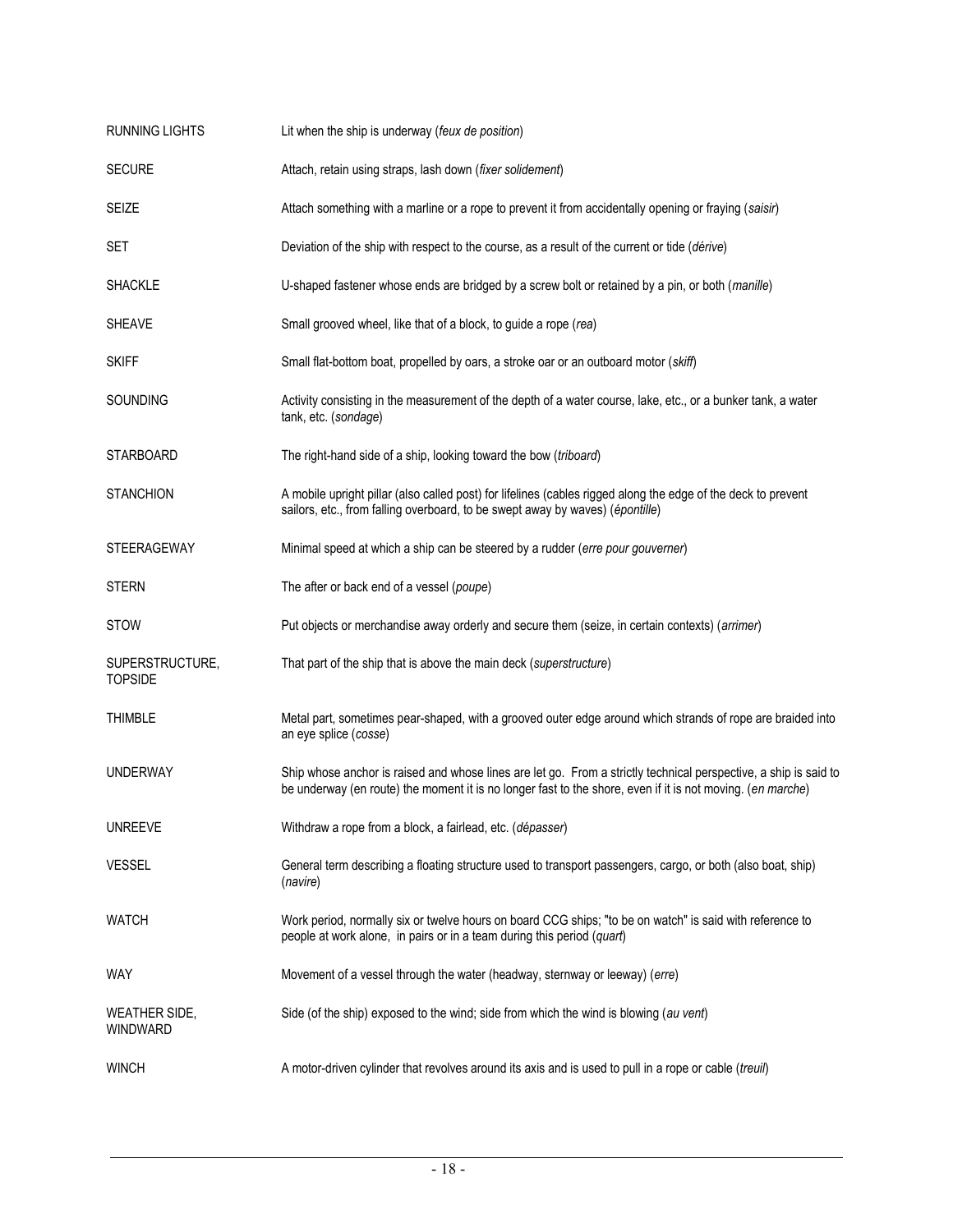YAW Temporary deviation of the bow resulting from the action of the waves or from a improper movement of the helm (*embardée*)

# APPENDIX II

# **GENERAL LAYOUT AND CHARACTERISTICS OF THE SHIPS**

To consult general layout and characteristics about our fleet, please visit CCG website, "[Vessels](https://inter-j01.dfo-mpo.gc.ca/fdat/vessels)" section.

# APPENDIX III

# **SHIPS' POSTAL ADDRESSES**

For letters and small parcels.

| Quebec Base:    | <b>CCGS (Name of Ship)</b><br>To the attention of (name of employee)<br>101 blvd Champlain<br>Québec, QC G1K 7Y7                                                        |
|-----------------|-------------------------------------------------------------------------------------------------------------------------------------------------------------------------|
| Victoria Base : | <b>Fleet Operational Business</b><br><b>CCGS SW Laurier</b><br>To the attention of (name of employee)<br>25 Huron St.<br>Victoria, B.C. V8V 4V9                         |
| St.John's Base: | <b>CCGS (Name of ship)</b><br>To the attention of (name of employee)<br>PO Box 5667<br>St.John's, NL A1C 5X1                                                            |
| Dartmouth Base: | <b>CCGS (Name of ship)</b><br>To the attention of (name of employee)<br>PO Box 1000<br>1 Challenger Drive<br>Bedford Institute of Oceanography<br>Dartmouth, NS B2Y 3Z8 |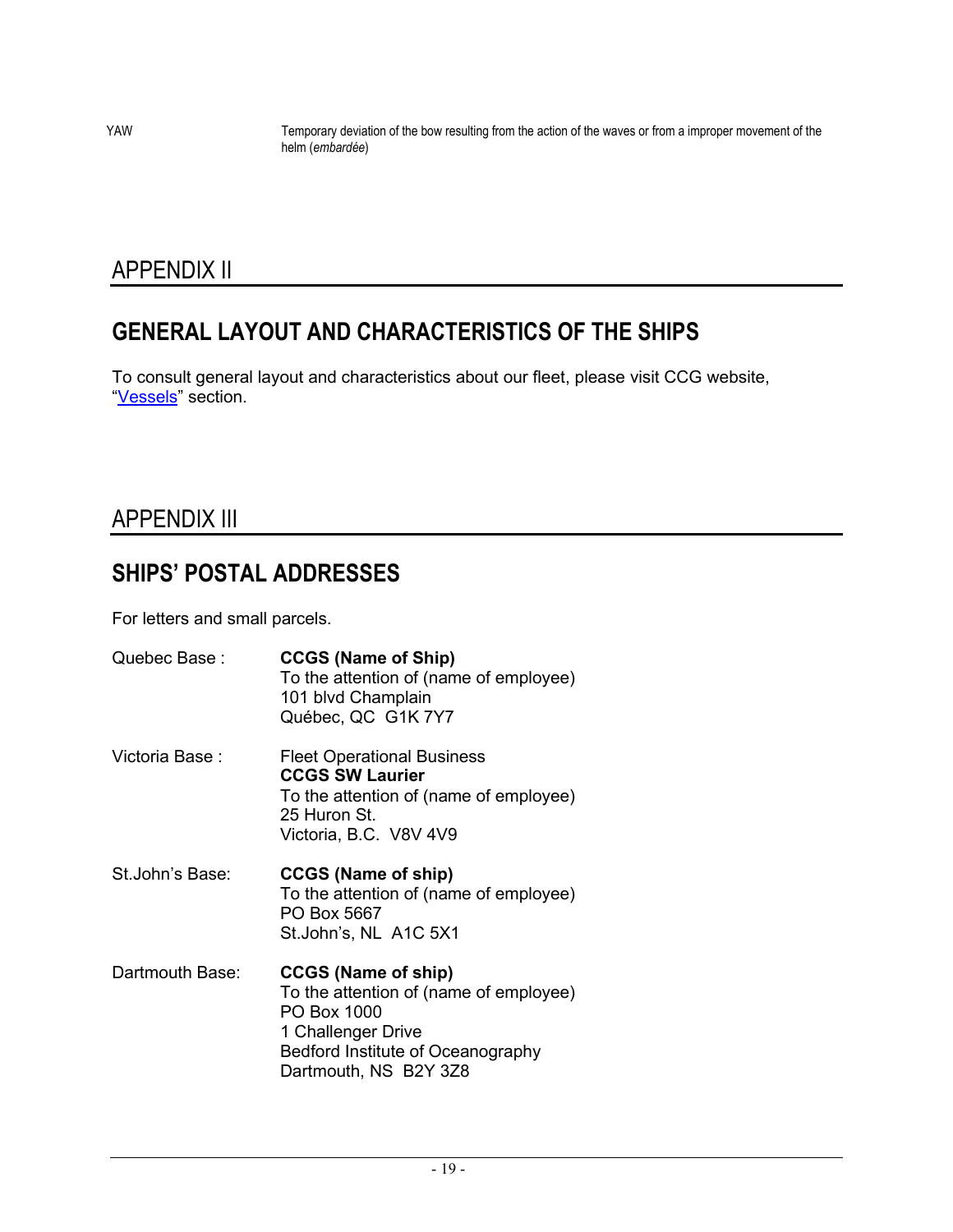**Extract from the Fleet Safety Manual, Procedure 6.C.2 "Supernumerary Personnel Carried Aboard Ships" Uncontrolled Copy**

# **GENERAL STATEMENT OF RISKS**

#### **This Part to be submitted to the Commanding Officer or their designate upon boarding.**

By completing the bottom of this form, the undersigned acknowledges that he or she has read the content of this General Statement of Risks and accepts these risks as inherent in taking passage aboard a Canadian Coast Guard Ship.

The ship will normally be operated in accordance with the policies and procedures stated in the Fleet Safety Manual (DFO/5737) issued to meet the requirements of the International Management Code for the Safe Operation of Ships and for the Prevention of Pollution (ISM Code). The ISM Code is Chapter IX of the International Maritime Organization's International Convention for the Safety of Life at Sea (SOLAS).

Regardless of the policies and procedures contained in the Fleet Safety Manual, "In matters of safety and pollution prevention, the Commanding Officer has the overriding authority to take whatever action the Commanding Officer considers to be in the best interests of the safety of the passengers, safety of the crew, safety of the ship, and the protection of the marine environment." *(The Coast Guard Fleet Safety Manual DFO/5737 – Procedure #5.A – 3.1.1)*

Supernumerary personnel should also take note that the Criminal Code of Canada provides that, *"The master or officer in command of a vessel on a voyage is justified in using as much force as he believes, on reasonable grounds, is necessary for the purpose of maintaining good order and discipline on the vessel."* [R.S. c.C-34, s.44.]

Coast Guard ships are dynamic platforms with violent movements in three axes. Ships with hulls designed for icebreaking duties are even livelier in heavy sea conditions than other ships. For this reason, supernumerary personnel must have a good sense of balance and be extremely aware of the placement of their feet and use of handholds and grab rails when the vessel is working in a sea. Supernumerary personnel must also take care to secure equipment and personal effects to prevent these items from moving or being thrown about while at sea. Failure to do so can result in broken bones, lacerations, abrasions, burns, or, if the person is thrown overboard, drowning.

Persons who suffer from seasickness should be aware that they need to start a course of preventative medication well in advance of joining the ship. The ship's medical chest has limited quantities of motion sickness pills and suppositories but their effect is very limited when started after sickness is encountered. Failure to control seasickness could result in dehydration, confusion, or the loss of situational awareness that could be a contributing factor in falls and inappropriate response to stimuli.

Potable water supplies on short duration voyages are normally supplied from tanks aboard the ship that have been filled with municipal supply. Ships have the ability to desalinate and purify water through a number of engineering systems fitted aboard. Potable water supplies are routinely checked for contamination. However, there is a possibility that desalination efforts may not be able to keep up with demand, the desalination plants will fail, or the supply will become contaminated. This will mean that there is a risk of being placed on rations for potable water, which imposes risk of dehydration. Non-potable water may contain a level of salt or tank minerals, which can irritate the skin.

Coast Guard ships use a common messing system. That means that meals are centrally prepared from a cyclical menu. Cooks, at a minimum, are certified to the Ship's Cook certificate requirements of the Marine Certification Regulations of the Canada Shipping Act. There is a potential for allergic reactions to certain ingredients used in food preparation if the catering staff are not warned in advance of the supernumerary personnel's allergens or dietary needs. Allergic reactions may be manifested in loss of consciousness or swelling restricting breathing or circulation that could result in disability or death.

Many Coast Guard ships are advanced in age and although well maintained and operated by proficient individuals there is always the possibility of mechanical or system failures. This may mean that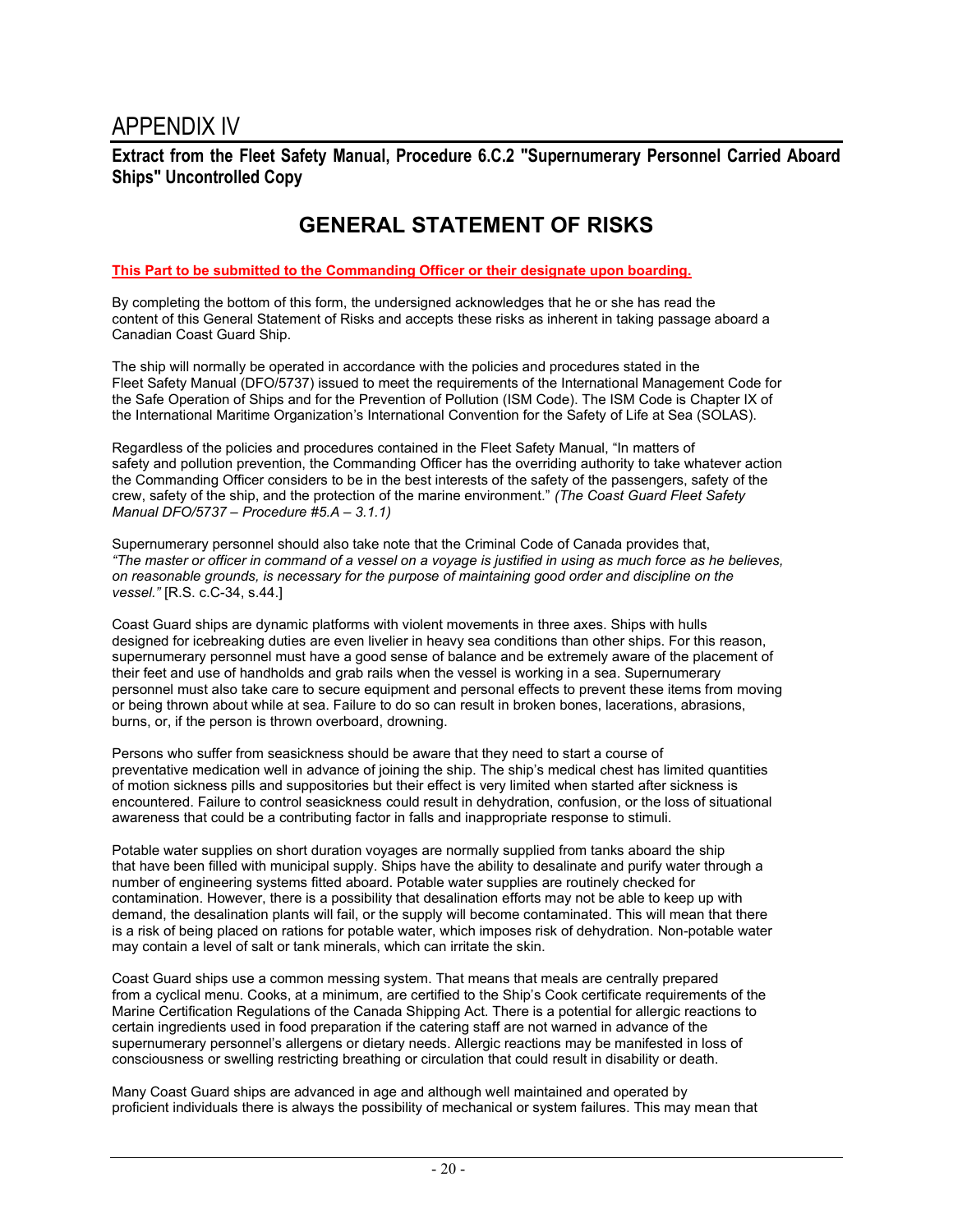there will be sudden electrical blackouts or temperature vagaries in the supply of domestic water. Emergency power can be supplied quickly to essential circuits but these circuits are not normally fitted in passenger cabins or laboratory work areas. These situations present a risk to individuals of disorientation, loss of power to personally essential equipment, destruction or deterioration of temperature sensitive samples resulting in contamination and bacterial development, burns, scalds, and falls or knocks.

Coast Guard ships are working ships that may be involved in lifting large weights, ice-breaking, scientific research, search and rescue, fisheries enforcement operations, or aid to other government departments in suppression of criminal activity or surveillance and interception of migrant smugglers. Each of these various tasks carries its own set of risks. Normally supernumerary personnel are not directly involved in these operations. However, in the case of search and rescue, it is possible that supernumerary personnel may be required to assist in caring for survivors. This will expose the supernumerary personnel to unpleasant sights, smells, and sounds, which might include exposure to bodily fluids from victims. There is a risk of exposure to disease.

Work and life aboard a Coast Guard ship will quite often involve the use of small boats operating remotely from the mother ship. While appropriate personal protective equipment will be supplied, there are still possibilities of injury from being struck by suspended loads, falling into the sea, slipping or falling in transfer between the boat and the ship or shore, as well as exposure to sea and weather conditions. This exposes the supernumerary personnel to possible hypothermia, drowning, lacerations, fractures, and other injuries.

Coast Guard ships are required to be self reliant to face emergency situations aboard such as flooding and fire. While the ships are well maintained, well crewed, and contingency plans are in place, there is always a possibility of an untoward event. In these cases, the supernumerary personnel may find themselves assigned to assist the ship's crew in controlling flooding, fighting fire, or assisting in the readying of craft for abandoning ship. In these types of circumstances the supernumerary personnel will be working under direct supervision. There is a danger of being drowned, suffering severe burns, being struck or impaled, or reacting unfavourably to unaccustomed strenuous exertion in a high drama situation.

Medical treatment aboard Coast Guard ships is normally limited to First Aid provided by a holder of a Marine First Aid Certificate. The ship's Rescue Specialists, when carried, may provide more aggressive treatment. However, in either case, medications and equipment carried aboard is extremely limited, is geared primarily to treat injuries as opposed to medical conditions, and is sufficient to stop bleeding, immobilize breaks, or maintain breathing. Personal requirements for prescription medication, or patent medicines, required to treat pre-existing conditions, are the personal responsibility of the individual. Supernumerary personnel with pre-existing medical conditions must ensure: that their condition is stable; that their medication is both established and available; that their condition is known to their on-board supervisor, the First Aid Attendant(s) and/or Rescue Specialist(s), and the Commanding Officer; and, that they have a sufficient supply of their prescribed medication with them for the planned duration of the voyage plus an appropriate additional amount to allow for the possibility of delays. Failure to do so could result in long and short-term complications or death.

In the event of medical emergencies or injuries at sea, the ship will contact medical authorities ashore to obtain advice. The ship may have to divert to the closest port of refuge to evacuate the patient. The time taken to gain port or to evacuate the patient depends on many variables – the distance to be travelled, sea conditions, weather conditions, the seaworthiness of the ship, and the speed of the ship. It is possible that the time taken to evacuate the patient may be measured in days. The condition of the patient may be adversely affected by this time factor.

Even though many Coast Guard ships are helicopter landing capable or may be equipped with a helicopter, the ability of the helicopter to make an immediate evacuation cannot be assumed. The distance off shore, the weather, the sea-state, and the capacity of the helicopter will all have an effect on the time taken to affect an evacuation. The condition of the patient may be adversely affected by this time factor. It should also be noted that evacuation by helicopter where the patient is winched upwards to the helicopter in a stretcher or horse collar is a terrifying experience, especially when combined with rough sea conditions, darkness, and an already heightened apprehension of mortality on the part of the patient.

The Coast Guard will take such steps as are necessary and within its competence to stabilize a patient for transportation to the shore for transfer to a shore medical facility. Charges for transportation by ambulance services and charges for medical care at the shore medical facility are the responsibility of the patient. For this reason, it is advisable that supernumerary personnel take appropriate steps, especially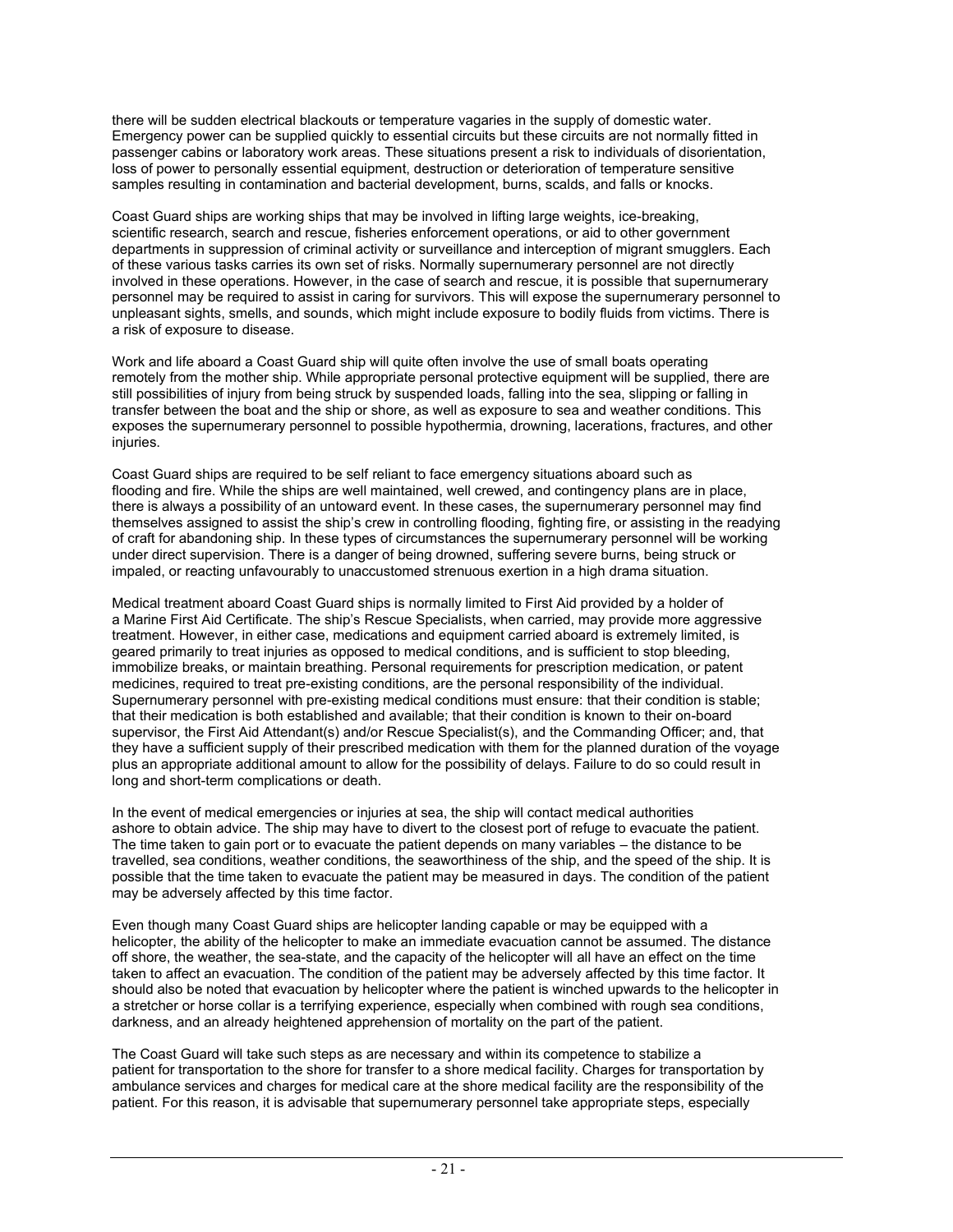when the supernumerary is non-Canadian or when the voyage will be in foreign (non-Canadian) waters, to ensure that they have sufficient medical insurance coverage for such eventualities. Failure to have appropriate insurance coverage could result in delays in treatment, a reduced level of care, or detention pending settlement of the account.

The Coast Guard assumes no liability for loss of, or damage to, any personal effects or equipment brought aboard the ship or the aircraft by supernumerary personnel. Supernumerary personnel may wish to consider purchasing insurance from their own insurance carrier to cover such eventualities as loss of personal property or damage to personal property, to avoid out-of-pocket expense.

Certain areas of the ship and access to certain items of ship's equipment such as the onboard local area network or secure communications may not be available to certain supernumeraries by reason of their security clearance status with the Canadian government. Any restrictions will be explained by the Commanding Officer upon the supernumerary joining the ship.

My signature below indicates that I have read The General Statement of Risks (Annex A to Fleet Safety Manual Procedure #6.C.2) outlining the risks that may be encountered by me while aboard the below-named Coast Guard ship during the below-stated period of time. I acknowledge that I have understood these risks. I also acknowledge that I have asked for additional information where necessary and that I have been satisfied with the response that I have received. Understanding that none, some, or all of the above listed events may arise while on board the vessel, I accept these risks as being inherent in being aboard the vessel.

| Name:                 |                     |  |
|-----------------------|---------------------|--|
|                       | Date:               |  |
| Aboard CCGS: Amundsen |                     |  |
| From: 26 August 2022  | To: 24 October 2022 |  |
| Witnessed By:         |                     |  |

Where a medical opinion as to the fitness of the supernumerary has been obtained and the practitioner has determined that the supernumerary is medically fit with specific limitations, the practitioner is to sign below indicating that this Annex has been considered in determining the fitness of the supernumerary for the voyage. Additionally, a copy of the supernumerary's proposed duties, countersigned by the practitioner is to be attached.

Practitioner:\_\_\_\_\_\_\_\_\_\_\_\_\_\_\_\_\_\_\_\_\_\_\_\_\_\_\_\_\_\_\_\_\_\_\_\_\_\_\_\_\_\_\_\_\_\_\_\_\_\_\_\_\_\_\_\_\_\_\_\_\_\_\_\_\_\_\_\_\_\_\_\_\_\_

Signature:\_\_\_\_\_\_\_\_\_\_\_\_\_\_\_\_\_\_\_\_\_\_\_\_\_\_\_\_\_\_\_\_\_\_\_\_\_\_\_\_\_ Date:\_\_\_\_\_\_\_\_\_\_\_\_\_\_\_\_\_\_\_\_\_\_\_\_\_\_\_\_\_\_

Phone Number: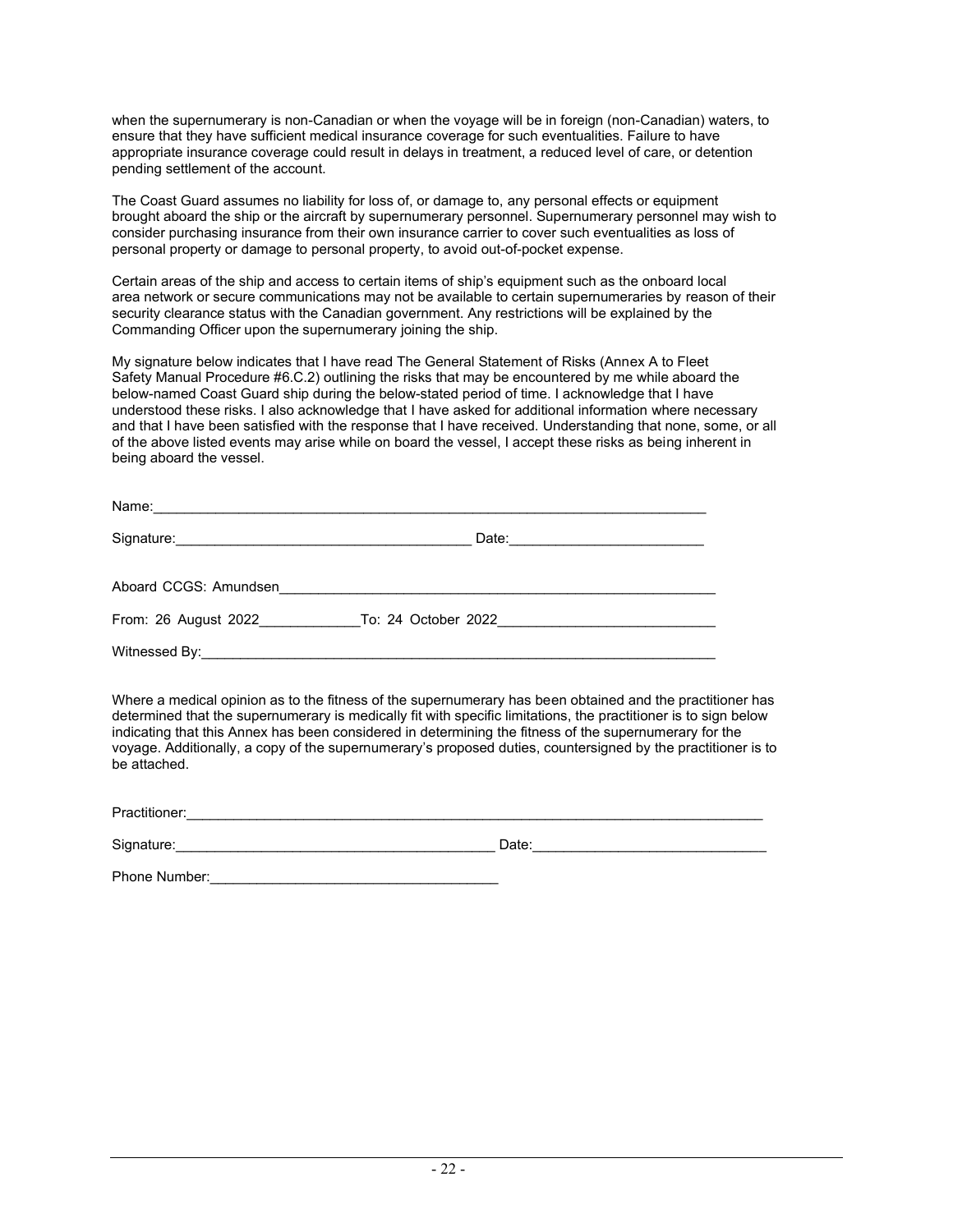### **part one**

# **STATEMENT OF MEDICAL FITNESS**

To ensure that you will not suffer undue risk to your health by taking passage aboard a Canadian Coast Guard ship, you are required to determine whether any of the following statements apply to your personal situation.

**IF ANY OF THE STATEMENTS NUMBERED 1 TO 6 ARE ANSWERED "TRUE", YOU MUST ARRANGE FOR A CONFIDENTIAL ASSESSMENT OF YOUR CASE BY A MEDICAL PROFESSIONAL PRIOR TO SAILING AND IN SUFFICIENT TIME TO ALLOW FOR YOUR CASE TO BE REVIEWED BY HEALTH CANADA IF NECESSARY (21 WORKING DAYS).**

**When your physician assesses your condition, he or she should do so knowing the length of the voyage; the general loction of the ship during the voyage; an outline of your duties and responsibilities; and, after having read The General Statement of Risks (Annex A to this procedure). If your physician indicates that he or she has limits that he or she would apply to pronouncing you fit to undertake the voyage, you must be prepared to waive any confidentiality in this specific regard and reveal those conditions to your supervisor, the ship's First Aid Attendant(s) or Rescue Specialist(s), and the Commanding Officer. It is possible that those limiting conditions may impose a duty on the ship that is beyond the reasonable capacity of the ship to accommodate. In such circumstances, the Commanding Officer, taking into account the recommendations and/or advice of Health Canada medical professionals, will be the final arbiter as to your acceptance on board. Any disclosure made by you will be PROTECTED information and will be handled appropriately within the guidelines established by the Department of Fisheries and Oceans for such material.**

| 1. | Since my last health assessment, I have undergone treatment, or I have consulted a<br>health practitioner, for symptoms related to: heart; lungs; blood vessels; high blood<br>pressure; dizziness; shortness of breath; muscle weakness; persistent aches or<br>pains; or, blurred vision.                | True | False |
|----|------------------------------------------------------------------------------------------------------------------------------------------------------------------------------------------------------------------------------------------------------------------------------------------------------------|------|-------|
| 2. | I have a history of seizures.                                                                                                                                                                                                                                                                              | True | False |
| 3. | I have fainted or have lost consciousness during the past 12 months.                                                                                                                                                                                                                                       | True | False |
| 4. | I am age 39, or under, and have not had a full physical examination within the last 36<br>months; or, I am age 40, or over, and have not had a full physical examination within<br>the past 24 months; or I am age 65, or over, and have not had a full physical<br>examination within the past 12 months. | True | False |
| 5. | A medical practitioner within the last 48 months, recommended restrictions on my<br>activities.                                                                                                                                                                                                            | True | False |
| 6. | I have an existing physical or mental condition that is unable to be corrected by<br>prosthetics, eyeglasses, or hearing aids, thereby adversely affecting my ability to<br>walk, to climb, to see, or to hear.                                                                                            | True | False |
| 7. | I am taking prescription medication regularly.                                                                                                                                                                                                                                                             | True |       |

Note: If Question #7 is answered "True", please indicate on Part Two of this form the names of the medication that you are taking, the dosage, the amount of medication that you are bringing on board ensuring that it is sufficient for the duration of the voyage, and the location where you will be storing the medication. If the medication is to be taken only upon the onset of certain symptoms, please indicate what those symptoms are and arrange to meet with the ship's First Aid Attendant(s) or the Rescue Specialist(s) to ensure that they are aware of your situation.

## **PROTECTED WHEN COMPLETED**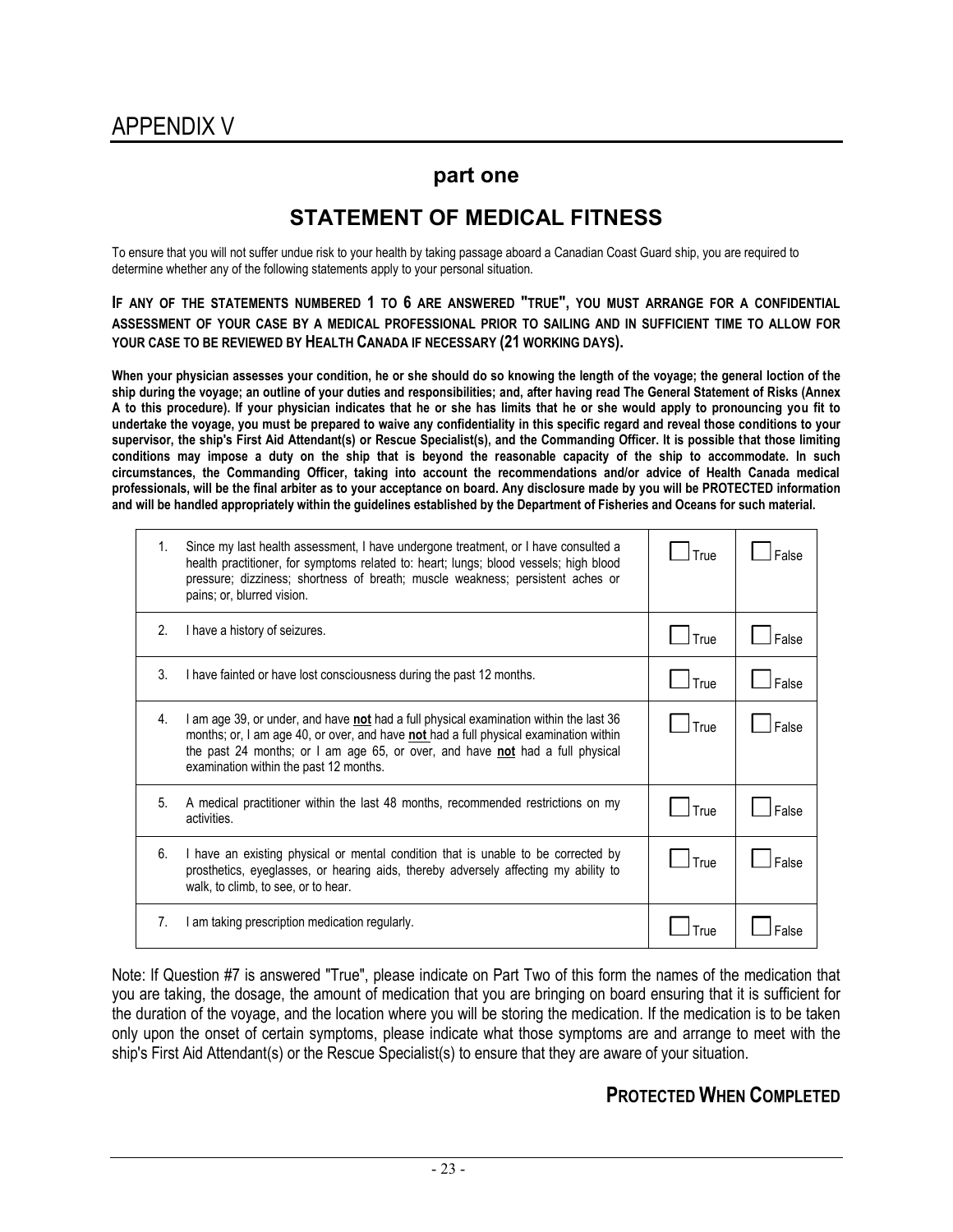## **part two**

# **STATEMENT OF MEDICAL FITNESS**

#### This Part to be submitted to the Commanding Officer or their designate upon boarding

## **Making a false statement will result in severe personal penalties**

"I declare that, after having read and understood the inherent risks in being aboard a Canadian Coast Guard ship, as stated in The General Statement of Risks (*Annex A to Fleet Safety Manual Procedure #6.C.2*), and after having completed the information portion of this form, titled Annex B – Part One of Two – Information Portion, I believe that I have no physical or health conditions which might endanger my life, the health and safety of the crew, or the safety of the ship on which I will be engaged. I further declare that, if completion of the information section of the form titled Annex B – Statement of Medical Fitness indicated that a health assessment of my condition was warranted that I have consulted a medical health professional who, in accordance with the conditions stated on the form, has determined that I am fit to undertake the voyage or that I am fit with certain limitations to undertake the voyage."

"Where the physician has indicated that I am fit with limitations for the voyage, I am, without reservation, disclosing the terms of those limitations to the ship's First Aid Attendant(s), Rescue Specialist(s), Commanding Officer, and Health Canada health professionals on the reverse of this form or on an attached sheet. I release this information on the understanding that this information will be PROTECTED information and will be handled appropriately within the guidelines established by the Department of Fisheries and Oceans for such material."

"I also declare that if I am required to take a regular course of prescription medication that I have a supply of medication with me that is sufficient for the duration of the voyage plus any reasonably anticipated delays that might occur. I will advise my on-board supervisor (where applicable), the ship's First Aid Attendant(s) or Rescue Specialist(s), and the Commanding Officer of the location of such medication, the dosage and/or the symptoms which might indicate when the medication should be taken."

Failure to disclose information respecting your health could result in inappropriate emergency treatment in the event that you are incapacitated thereby resulting in your disability or death; or, could result in your injury or death through your inability to respond to shipboard challenges and emergency situations; or, could result in injury or death to others or damage to the ship and the environment in attempting to effect your rescue, treatment or evacuation.

# **Declaration made by:**

| From: 26 August 2022 <b>1992 12: 10: 24 October 2022</b> 20: 26 August 2022 |
|-----------------------------------------------------------------------------|
|                                                                             |

N.B.: If you take prescription medicine, please indicate on the back of this form the location of each medication, its name and dosage.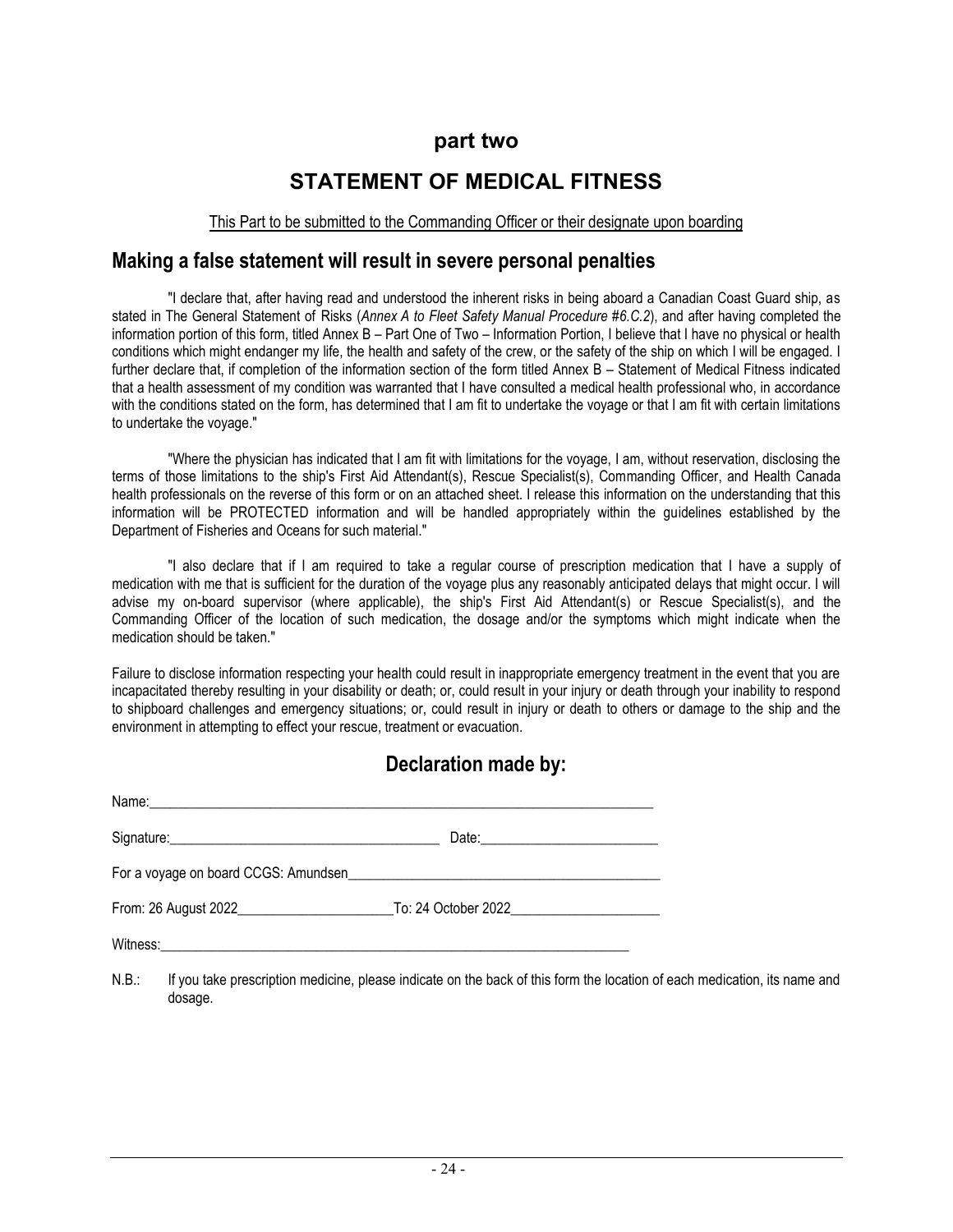# APPENDIX VI

### **WAIVER** OF AN INDIVIDUAL'S RIGHTS TO MAKE A CLAIM AGAINST CANADA AND ITS MINISTERS, OTHER SERVANTS OF THE CROWN AND EMPLOYEES IN THE EVENT OF PERSONAL INJURY OR DEATH, OR OF LOSS OF OR DAMAGE TO PROPERTY

|    | (name), from<br>consideration of the authorization granted me:                                               | (affiliation), in |
|----|--------------------------------------------------------------------------------------------------------------|-------------------|
| a) | to visit or use all premises, installations, or sectors to which the work teams are assigned, or             |                   |
| b) | to be a passenger aboard any carrier belonging to, or operated by, Her Majesty the Queen in Right of Canada, |                   |
|    | relative to the 2022 scientific expedition of the CCGS Amundsen                                              |                   |
|    | , until 24 October<br>, of 2022<br>From 26 August<br>hereby                                                  |                   |

assume all risks of death and personal injury and of loss of or damage to my goods and

remise, release and forever discharge Her Majesty the Queen in Right of Canada and her Ministers, servants of the Crown and employees, and all their heirs, executors, administrators, successors or assigns, of all manners of action, claims or demands, of whatever kind or nature, that I, my heirs, executors, administrators, successors or assigns, or any other person representing me ever had, now has or can, shall or may hereafter have by reason of my death or personal injury, or of the loss of or damage to my property while I was visiting or using a ship of the Department or was a passenger thereof, except in the case of reckless careless or intentional default of the obligations on the part of Her Majesty or of any of her Ministers, servants of the Crown or employees.

| SIGNED, SEALED AND DELIVERED on the | dav of | (month) | 'vear), |
|-------------------------------------|--------|---------|---------|
|                                     |        |         |         |

Visitor, User or Passenger signature\_\_\_\_\_\_\_\_\_\_\_\_\_\_\_\_\_\_\_\_\_\_\_\_\_\_\_\_\_\_\_\_\_\_\_\_\_\_\_\_\_\_\_\_\_

Witness signature:

*Once completed, this form is to be submitted to the Commanding Officer of the assigned ship*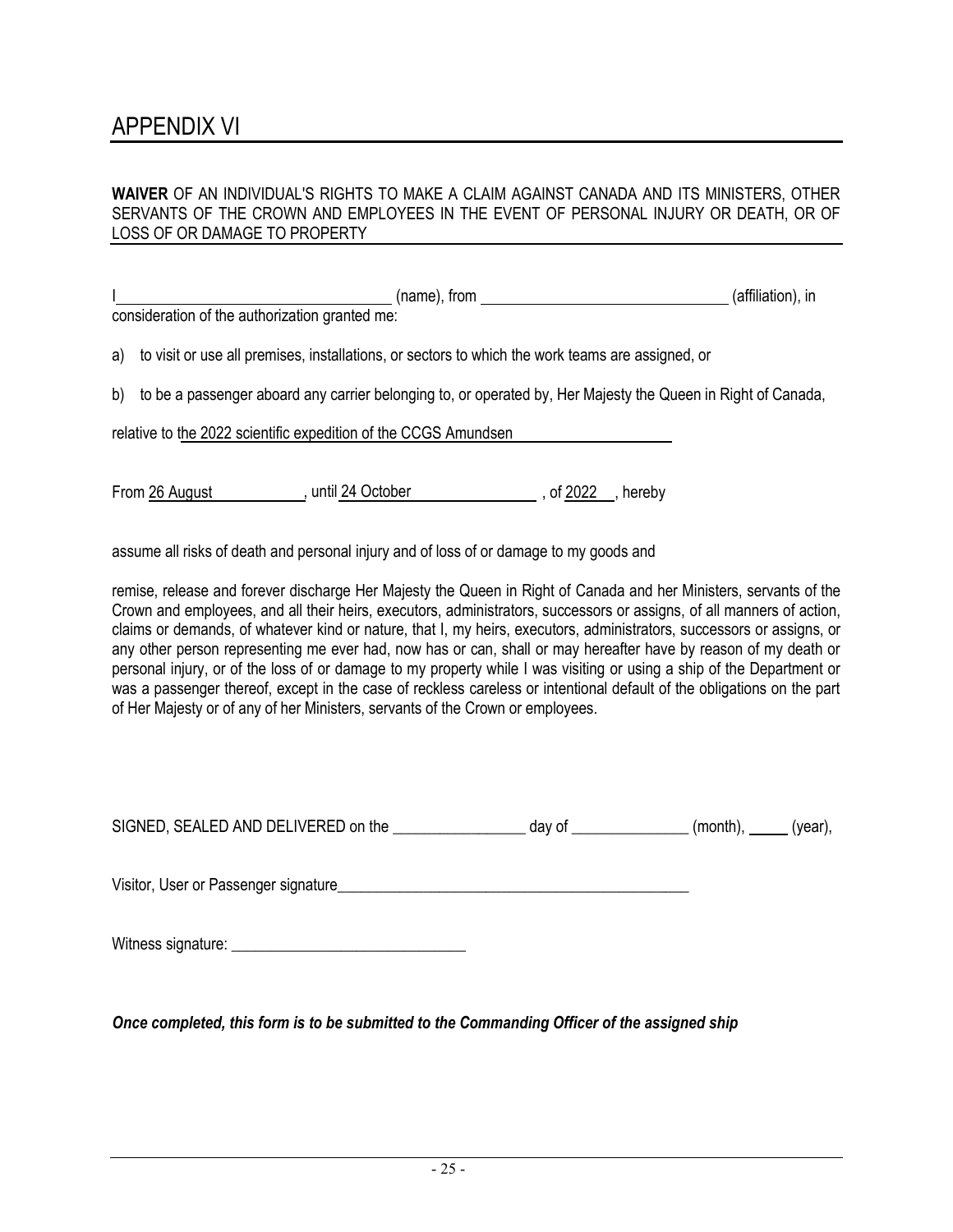# APPENDIX VII

# **SAFETY AROUND HELICOPTERS**

### **CONTRIBUTE TO A SUCCESSFUL FLIGHT**

- be reasonable in your requests
- support the pilot's safety decisions
- know
	- how to embark and disembark
	- inflight and ground procedures
	- location and use of safety and survival equipment
	- emergency procedures
	- what is expected of you on the flignt

### **ON THE GROUND**

- dress for the weather
- inform the pilot of:
	- your baggage weight
	- applicable medical problems
	- susceptibility to motion sickness
- don't smoke in or around the helicopter
- stay *well to the side* of the helipad when the helicopter is arriving or departing
- secure your clothing and headgear against rotor winds
- protect your eyes against blown dust and particles
- keep the helipad clear
- wait for instructions to approach or leave the helicopter
- approach and leave to the *side* or *front* in a *crouched* position never by the rear of the helicopter
- if you can, wait until the rotors stop turning
- approach and leave by the *downslope* side for rotor clearance
- carry gear firmly at your *side*, never over your shoulder or above your head
- never throw items towards or out of a helicopters
- load cargo carefully and secure it against movement
- ensure baggage compartment doors are properly closed and latched
- take a reserve of special medications you require in the event of enroute delays

### **IN THE HELICOPTER**

- secure seatbelts (and shoulder straps, if provide) while in flight
- use helmet or headset if provided
- remain in your seat unless given permission to move
- don't smoke unless given permission
- do not distract the pilot during takeoff, manoeuvering or landing
- read instructions on the operation of doors, emergency exits, and the location of the ELT (emergency locator transmitter) and emergency equipment